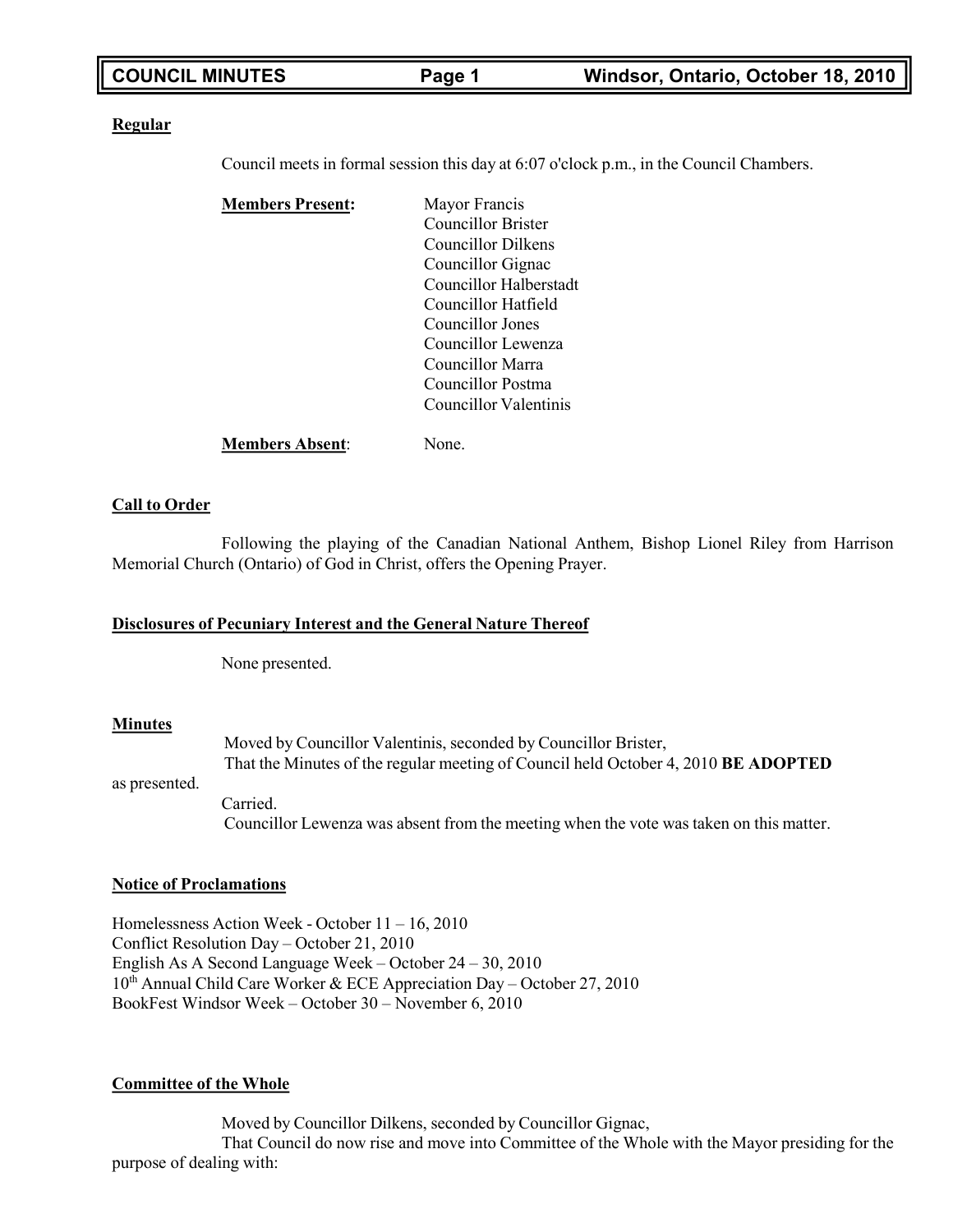- (a) communication items;
- (b) consent agenda;
- (c) hearing requests for deferrals or referrals of any items of business;
- (d) hearing presentations and delegations;
- (e) consideration of business items;
- (f) consideration of Committee reports:
	- (i) **Report of Special In-Camera Meeting or other Committee as may be held prior to Council** (if scheduled);
	- (ii) **Report No. 289 of the Windsor Heritage Committee** of its meeting held September 15, 2010

(g) consideration of by-laws 163-2010 through 171-2010 (inclusive) Carried.

Councillor Lewenza was absent from the meeting when the vote was taken on this matter.

### **Communications**

Moved by Councillor Halberstadt, seconded by Councillor Hatfield,

**M291–2010** That the following Communication Items 1 to 13, 15 to 16 and 18 to 25 and 27 to 34 inclusive, as set forth in the Council Agenda **BE REFERRED** as noted except Communication No. 14, 17 and 26 which are dealt with as follows:

### **Communication No. 14:**

Moved by Councillor Hatfield, seconded by Councillor Halberstadt,

**M292-2010** That the correspondence from the Ukrainian Community dated October 7, 2010 requesting flag installation locations **BE RECEIVED**, and further, that the Executive Director of Parks & Facilities **BE DIRECTED** to work with the Ukrainian community to determine the location of flags and peaceful demonstrations, in memory of the Ukrainian genocide that occurred in 1932 to 1933. Carried.

### **Communication No. 17:**

Moved by Councillor Gignac, seconded by Councillor Hatfield, **M293-2010** That Rule 13.9 (a) of the Procedure By-law regarding business not already before Council **BE WAIVED**, to permit Councillor Gignac to introduce a motion for consideration without prior notice respecting the Little Rivers Acres Energy Management Action Plan. Carried.

Moved by Councillor Gignac, seconded by Councillor Hatfield,

**M294-2010** THAT the proposal by the Ontario Power Authority (OPA) to undertake an Energy Management Action Plan for Little River Acres in partnership with the City of Windsor, as outlined in a letter from the OPA dated October 8, 2010, **BE ENDORSED**; and

THAT a maximum of \$15,000 from the funds identified in capital project 7041913 **BE USED** to match a contribution by the Ontario Power Authority in order to retain a consultant to develop an Energy Management Action Plan for Little River Acres; and

That the funds in Capital Projects account be used as a matching contribution in order to obtain a consultant. Carried.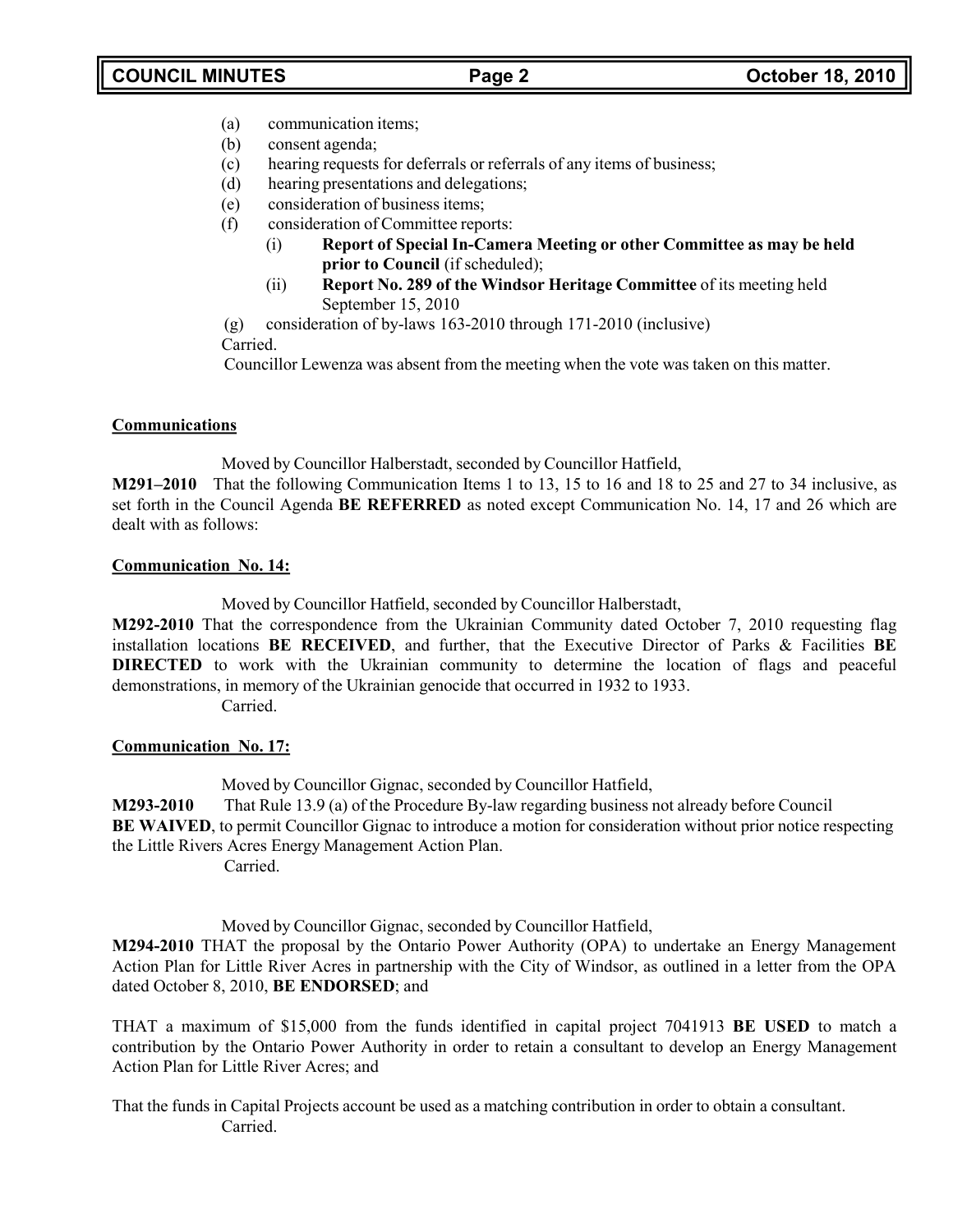### **Communication No. 26:**

Moved by Councillor Dilkens, seconded by Councillor Brister,

**M295-2010** That the correspondence from Richard Hucal, dated October 15, 2010 respecting traffic calming initiatives for residents of Casgrain, Roseland South, Roseland East, Kennedy, Mansfield, Bartlet Drive and Neal Avenue **BE REFERRED** to administration to allow for a report to Council on November 1, 2010 and to allow for delegations on this matter.

Carried.

Councillor Lewenza was absent from the meeting when the vote was taken on this matter.

| <b>Item</b>    | From                      | Description                                                              |
|----------------|---------------------------|--------------------------------------------------------------------------|
| 1              | Ministry of Health        | After-School Program for the 2010/2011 School Year                       |
|                | Promotion and Sport       | <b>Community Development &amp; Health Commissioner</b>                   |
|                |                           | Note & File                                                              |
|                |                           | GP2010                                                                   |
| $\overline{2}$ | Ministry of               | Request to Identify Potential Capital Construction Projects Eligible for |
|                | Transportation            | Connecting Link Funding for the 2011/2012 Fiscal Year                    |
|                |                           | <b>Chief Financial Officer &amp; City Treasurer</b>                      |
|                |                           | <b>City Engineer</b>                                                     |
|                |                           | Note & File                                                              |
|                |                           | GP2010                                                                   |
| 3              | Ministry of Municipal     | Municipal Performance Measurement Program                                |
|                | Affairs and Housing       | Note & File                                                              |
|                |                           | GM/7583                                                                  |
| $\overline{4}$ | Ministry of Agriculture,  | Premier's Award for Agri-Food Innovation Excellence                      |
|                | Food and Rural Affairs    | Note & File                                                              |
|                |                           | GP2010                                                                   |
| 5              | Federation of Canadian    | FCM News - Week of October 11th                                          |
|                | Municipalities (FCM)      | <b>City Planner</b>                                                      |
|                |                           | Note & File                                                              |
|                |                           | <b>GM2010</b>                                                            |
| 6              | Association of            | Proposal Number: 10-CSS002: AMO Response to Proposed Integrated          |
|                | Municipalities of Ontario | Accessibility Regulation as Posted on Regulatory Registry                |
|                | (AMO)                     | <b>General Manager of Transit Windsor</b><br><b>WAAC</b> Coordinator     |
|                |                           |                                                                          |
|                |                           | A/Diversity & Accessibility Officer<br>A/Manager of 311/211              |
|                |                           | Note & File                                                              |
|                |                           | <b>GPL/3263</b>                                                          |
| $\overline{7}$ | Association of            | Minister of the Environment Makes Decision on Management of              |
|                | Municipalities of Ontario | Municipal Hazardous and Special Waste                                    |
|                | (AMO)                     | <b>City Engineer</b>                                                     |
|                |                           | Note & File                                                              |
|                |                           | <b>MMA2010</b>                                                           |
| 8              | Association of            | AMO Responds to Governments Proposed Integrated Accessibility            |
|                | Municipalities of Ontario | Regulation                                                               |
|                | (AMO)                     | <b>General Manager of Transit Windsor</b>                                |
|                |                           | <b>WAAC</b> Coordinator                                                  |
|                |                           | A/Diversity & Accessibility Officer                                      |
|                |                           | A/Manager of 311/211                                                     |
|                |                           | Note & File                                                              |
|                |                           | <b>GPL/3263</b>                                                          |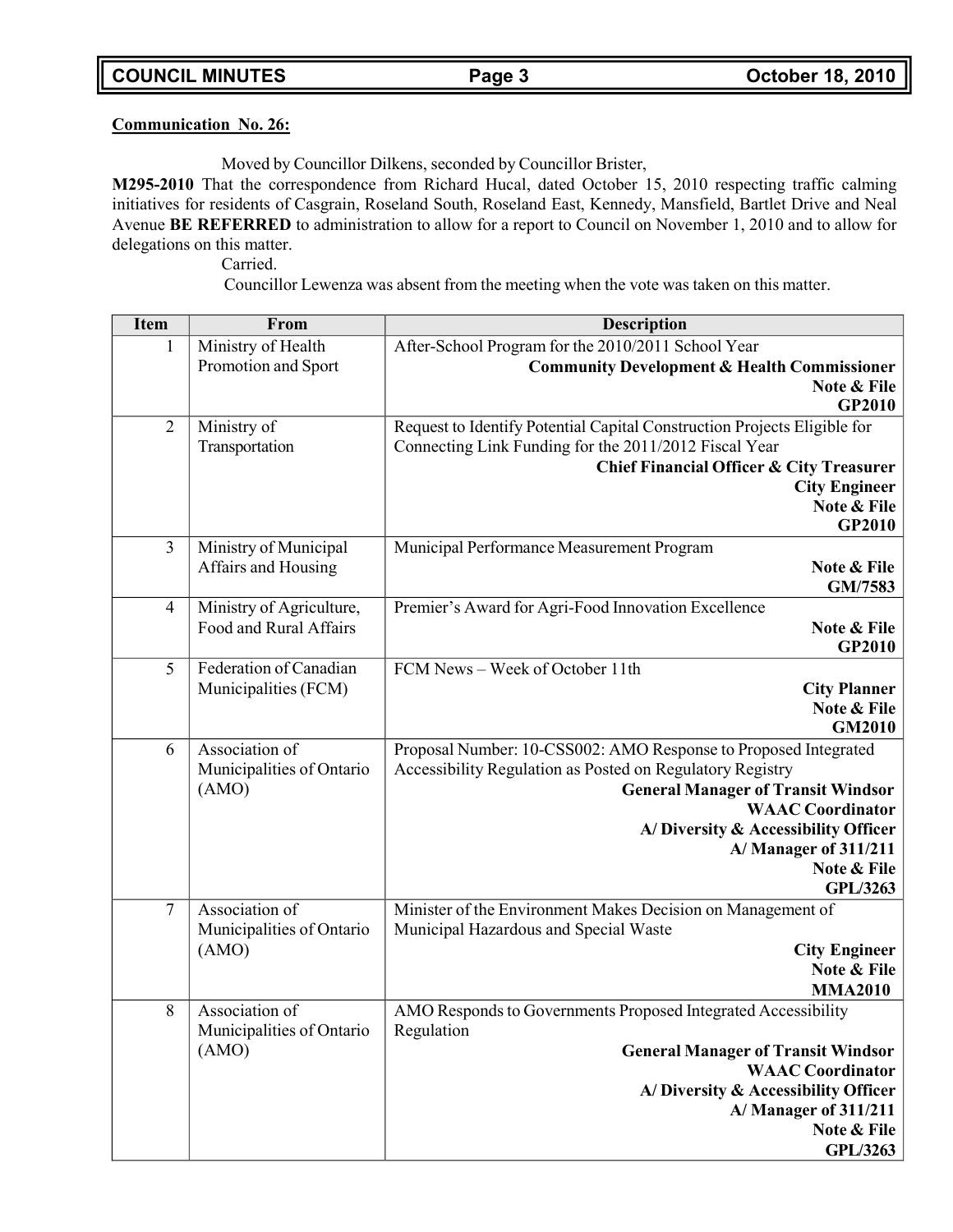**COUNCIL MINUTES Page 4 October 18, 2010**

| 9  | Brian Masse, MP-                       | Windsor Storm Retention Basin Project in Windsor                                                                      |
|----|----------------------------------------|-----------------------------------------------------------------------------------------------------------------------|
|    | Windsor West                           | <b>City Engineer</b><br><b>AFB/10064</b>                                                                              |
| 10 | Corporation of the Town                | Closure of Public Health Lab - Huron Church Road, Windsor, Ontario                                                    |
|    | of Kingsville                          | Note & File                                                                                                           |
| 11 | The Town of Greater                    | <b>MH2010</b><br>Letter of Thanks Regarding City of Windsor Support                                                   |
|    | Napanee                                | Note & File                                                                                                           |
|    |                                        | <b>APR2010</b>                                                                                                        |
| 12 | Town of Tecumseh                       | Notice of Public Hearing of Application for Severance                                                                 |
|    | Committee of Adjustment                | <b>City Planner</b>                                                                                                   |
|    |                                        | <b>City Solicitor</b>                                                                                                 |
|    |                                        | Note & File<br>ZC2010                                                                                                 |
| 13 | Town of LaSalle                        | Notice of Public Hearing of Application for Consent - 1375 Sprucewood                                                 |
|    | Committee of Adjustment                | <b>City Solicitor</b>                                                                                                 |
|    |                                        | <b>City Planner</b>                                                                                                   |
|    |                                        | Note & File<br><b>ZC2010</b>                                                                                          |
| 14 | Maury O'Brien                          | Remembering the Ukrainian Genocide 1932-1933                                                                          |
|    |                                        | Note & File                                                                                                           |
|    |                                        | <b>APR2010</b>                                                                                                        |
| 15 | United Way Windsor-                    | Letter of Thanks Regarding the 2010 United Way Community Kick-Off                                                     |
|    | <b>Essex County</b>                    | Note & File                                                                                                           |
| 16 | Ontario Energy Board                   | <b>APR2010</b><br>Decision on Cost Eligibility                                                                        |
|    |                                        | <b>Enwin Utilities</b>                                                                                                |
|    |                                        | <b>City Engineer</b>                                                                                                  |
|    |                                        | Note & File                                                                                                           |
|    |                                        | <b>MU2010</b>                                                                                                         |
| 17 | <b>Ontario Power Authority</b>         | Little River Acres Energy Management Action Plan                                                                      |
|    |                                        | <b>COUNCIL DIRECTION REQUESTED</b>                                                                                    |
|    |                                        | <b>Enwin Utilities</b><br><b>City Planner</b>                                                                         |
|    |                                        | <b>MU2010</b>                                                                                                         |
| 18 | Workplace Safety and                   | 2011 Premium Rates                                                                                                    |
|    | Insurance Board (WSIB)                 | <b>Executive Director of Human Resources</b>                                                                          |
|    |                                        | Note & File                                                                                                           |
| 19 | Manager of Development                 | AS2010<br>Application of Athan's Holdings Ltd. for zoning amendment to permit a                                       |
|    | Applications                           | takeout restaurant and convenience store for lands located at 2212 Huron                                              |
|    |                                        | Church Rd.                                                                                                            |
|    |                                        | Note & File                                                                                                           |
|    |                                        | ZB/10808                                                                                                              |
| 20 | Manager of Development<br>Applications | Application of David Huu Tran for zoning amendment to permit a pawn<br>shop for lands located at 9845 Tecumseh Rd. E. |
|    |                                        | Note & File                                                                                                           |
|    |                                        | ZB/10810                                                                                                              |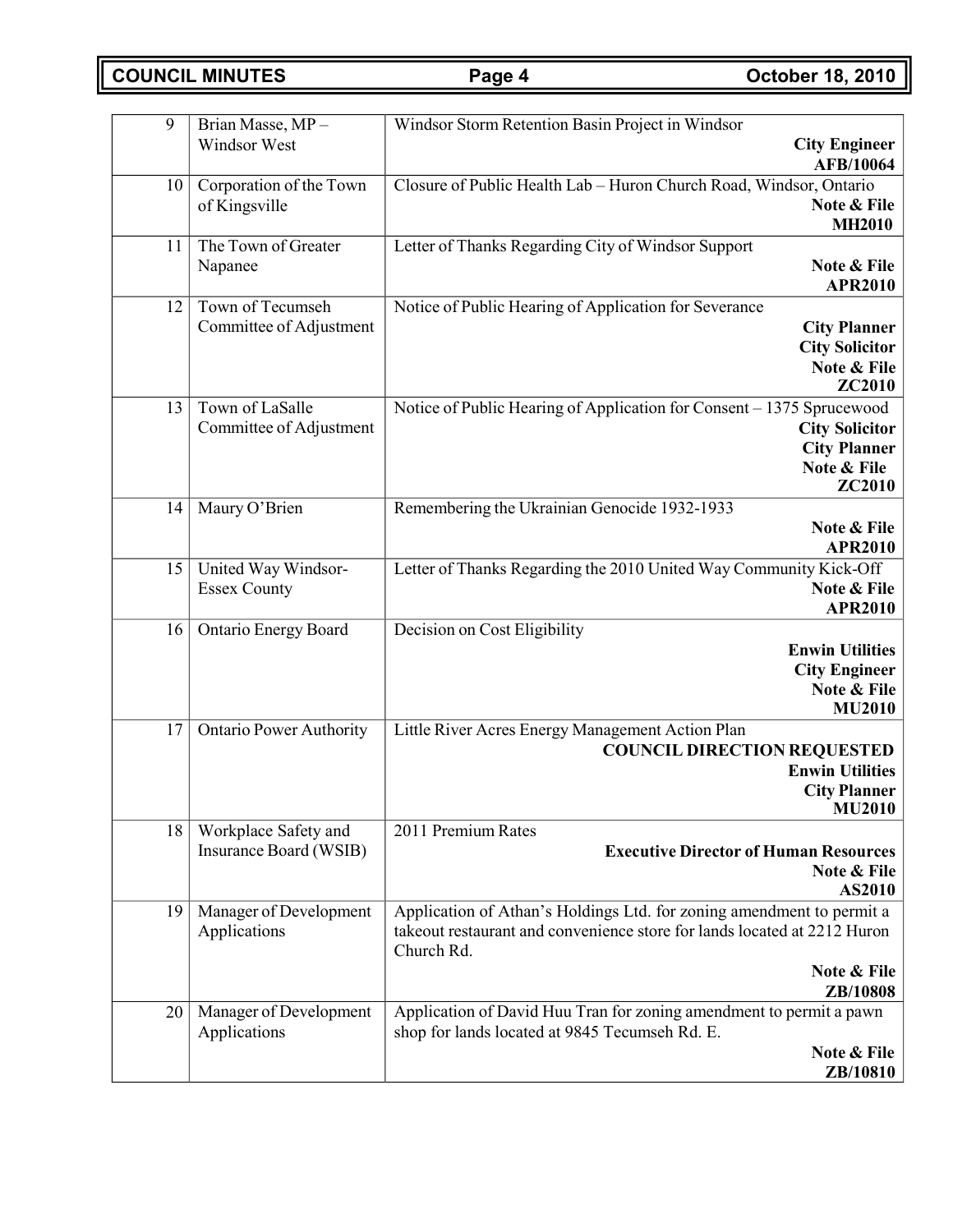| <b>COUNCIL MINUTES</b> |  |
|------------------------|--|
|------------------------|--|

| 21 | Manager of Development<br>Applications                                                                    | Application of Gregg Strong and Kathleen Strong for zoning amendment<br>to permit outdoor mini golf and parking area to rear of lands located at<br>11210-11236 Tecumseh Rd. E.                                                              |
|----|-----------------------------------------------------------------------------------------------------------|----------------------------------------------------------------------------------------------------------------------------------------------------------------------------------------------------------------------------------------------|
|    |                                                                                                           | Note & File<br>ZB/10809                                                                                                                                                                                                                      |
| 22 | City Planner                                                                                              | Application of Royal Timbers Inc. for Site Plan Amendment to permit an<br>extension of the existing Site Plan Control approved plan for lands<br>located at 3990 Wildwood and 3295, 3275, 3255, 3235, 3195, 3215,<br>3175, 3315 Banwell Road |
|    |                                                                                                           | Note & File<br>ZS/10804                                                                                                                                                                                                                      |
| 23 | City Planner                                                                                              | Application of 1196875 Ontario Ltd. for Site Plan Amendment to permit<br>the removal of certain sidewalks, installation of motorized parking gates<br>and revised parking layout located at 3363 Tecumseh Rd. East                           |
|    |                                                                                                           | Note & File<br>ZS/10491                                                                                                                                                                                                                      |
| 24 | Secretary/Treasurer<br>Committee of Adjustment                                                            | Consent Authority Agenda Record Hearing to be held on Wednesday,<br>October 20, 2010, Council Chambers, 3rd Floor, Windsor City Hall, 350<br>City Hall Square West, Windsor                                                                  |
|    |                                                                                                           | Note & File<br><b>ZC2010</b>                                                                                                                                                                                                                 |
| 25 | Chief Administrative<br>Officer, City of Windsor;<br>and Chief Administrative<br>Officer, County of Essex | Proposal for 50 Metre Olympic Size Pool<br><b>Executive Director of Recreation</b><br><b>Chief Financial Officer &amp; City Treasurer</b><br>Note & File<br>APR/10694                                                                        |
| 26 | Richard Hucal, Resident                                                                                   | Request for Information Regarding Traffic Calming Initiative for<br>residents near Casgrain<br><b>COUNCIL DIRECTION REQUESTED</b><br><b>Executive Director of Operations</b><br>MH/9899                                                      |
| 27 | Ernie Lamont, Resident                                                                                    | <b>Request for Presentation Regarding Business Propositions</b><br><b>COUNCIL DIRECTION REQUESTED</b><br>MH/9899                                                                                                                             |
| 28 | City Planner                                                                                              | CQ91-2008 RE: Residential Intensification Analysis Report<br>Note & File<br><b>GPL/3905</b>                                                                                                                                                  |
| 29 | City Engineer                                                                                             | Retention Treatment Basin Project - Update<br>Note & File<br><b>AFB/10064</b>                                                                                                                                                                |
| 30 | City Solicitor                                                                                            | Legal and Consulting Fees - Border/Interim Control By-law Files -<br>Response to CQ95-2010<br>Note & File<br>ST/5710                                                                                                                         |
| 31 | Windsor Heritage<br>Committee                                                                             | Minutes of meeting held September 15, 2010 (previously distributed for<br>members of Council only) (copy available upon request)<br>Note & File<br><b>MB2010</b>                                                                             |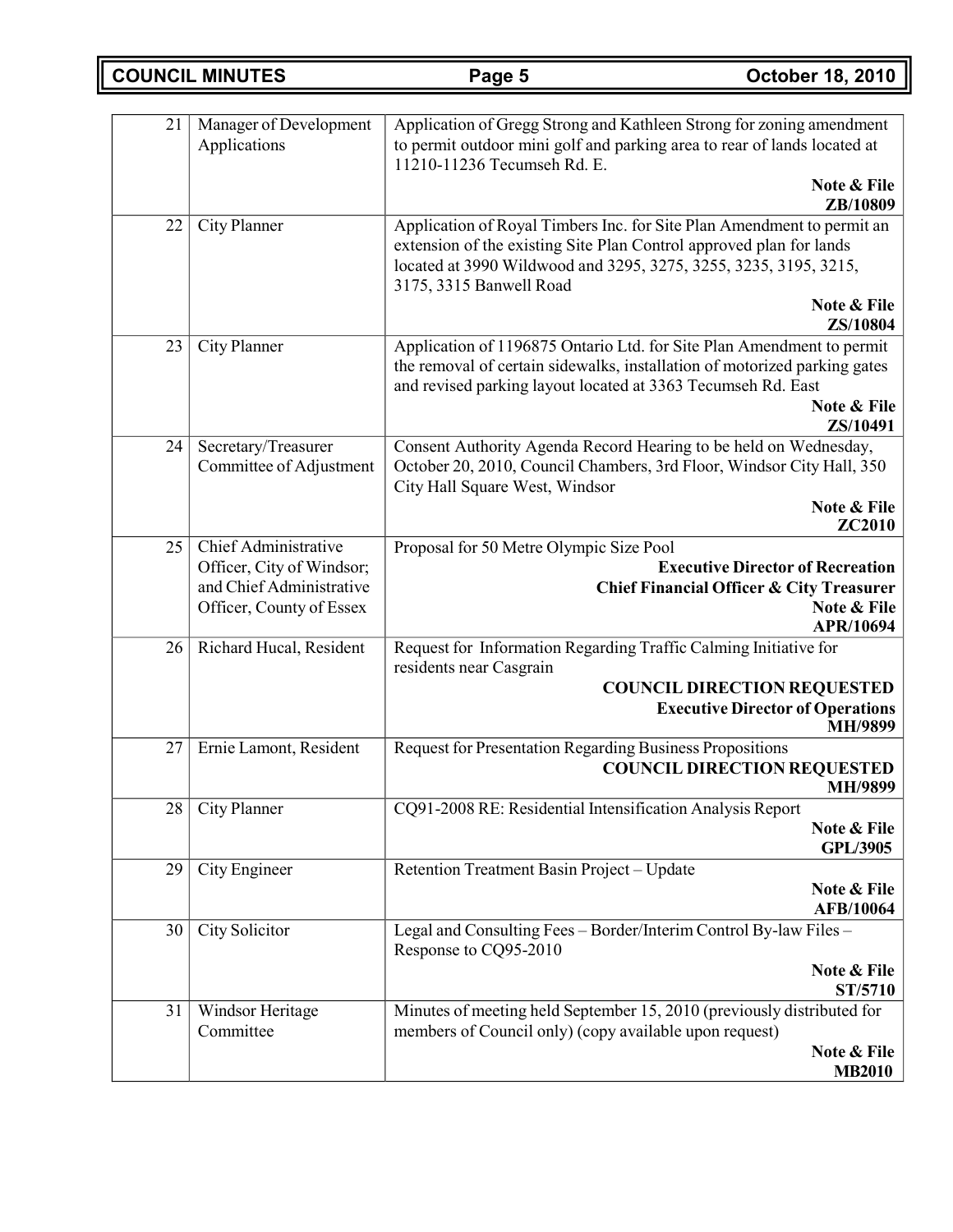**COUNCIL MINUTES Page 6 October 18, 2010**

| 32 | Seniors Advisory          | Minutes of meeting held September 23, 2010 (previously distributed for |
|----|---------------------------|------------------------------------------------------------------------|
|    | Committee                 | members of Council only) (copy available upon request)                 |
|    |                           | Note & File                                                            |
|    |                           | <b>MB2010</b>                                                          |
| 33 | Museum Advisory           | Minutes of meeting held September 22, 2010 (previously distributed for |
|    | Committee                 | members of Council only) (copy available upon request)                 |
|    |                           | Note & File                                                            |
|    |                           | <b>MB2010</b>                                                          |
| 34 | Association of            | AMO Welcomes Court Decision on Bank Tower Assessment                   |
|    | Municipalities of Ontario | Note & File                                                            |
|    | (AMO)                     | <b>MMA2010</b>                                                         |

Carried.

## **Consent Agenda**

Moved by Councillor Jones, seconded by Councillor Lewenza,

That the following Consent Agenda and the recommendations contained in the administrative reports **BE APPROVED** as amended:

- Item 2 Part-Lot Control By-law Exemption Request, 882885 Ontario Limited, east and west sides of Cypress Avenue south of McHugh Street
- Item 3 Planning Applications Delegation of Acceptance of Complete Application
- Item 4 Bulk Oil & Lubricants Tender No. 110-10
- Item 5 Proposal to Re-Name the Bedford Corner Room at Mackenzie Hall the Barbara and Don Snyder Room
- Item 6 Family Shows Canada 1st Annual Windsor Rib Fest, August 12-14, 2011, Riverfront Festival Plaza and Riverfront Civic Terrace
- Item 7 24th Annual Provincial Hog Rally, July 26-29, 2012, Riverfront Festival Plaza and Riverfront Civic Terrace
- Item 8 924 Lincoln Road
- Item 9 Short-Term Rent Support Program (STRSP)
- Item 11 Request for Proposals (RFP) to Host 2013 Meeting of Federation of Canadian Municipalities' (FCM) National Board of Directors
- Item 13 Agreement between the Corporation of the City of Windsor and the County of Oxford

Carried.

### **Deferrals and/or Referrals and Withdrawals**

PAC 3 – Official Plan Review Report No. 26, General Housekeeping, Official Plan Review – 5 Year Review

-At the request of Administration, this matter is being deferred a minimum of one month to allow for a cross departmental administrative review of the changes, including having financial implications determined.

# **Presentations & Delegations:**

# **DELEGATIONS**

**Dieppe Towers Incorporated Draft Plan of Condominium Approval 120 Caron Avenue, convert 16-storey apartment building from rental to condominium status**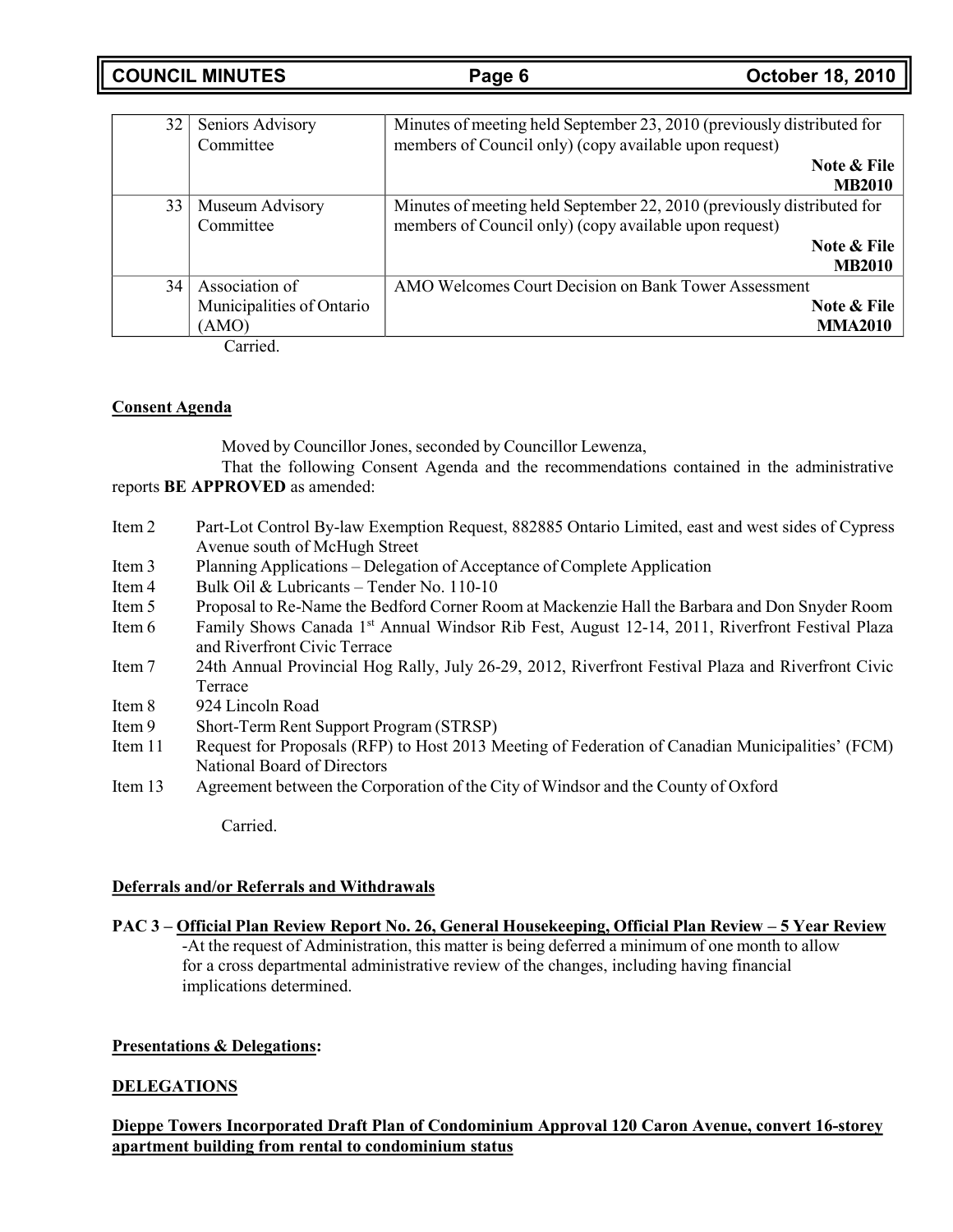# **COUNCIL MINUTES Page 7 October 18, 2010**

# **Marianna Arpino, Solicitor representing Applicant**

Marianna Arpino, Solicitor representing Dieppe Towers Incorporated, appears before Council in support of the administrative recommendations for the draft plan of condominium approval for 120 Caron Avenue, and is available for questions regarding their application.

# Report Number **14932 ZP/10786 PAC2**

(For final disposition of this matter, see Clause **CR395/2010** in Schedule "A" attached hereto.)

# **1495680 Ontario Incorporated, R. Babister, Plan of Subdivision, west side of Dominion Boulevard between Kenora and Quebec Streets**

# **Jerry Goldberg, Solicitor and R. Babister, Applicant**

Jerry Goldberg, Solicitor representing 1495680 Ontario Incorporated and R. Babister, Applicant, appear before Council in support of the administrative recommendations for the plan of a subdivision on the west side of Dominion Boulevard between Kenora and Quebec Streets, and request that Council reimburse fees collected minus administrative costs to the Applicant, since it is essentially the same plan of subdivision approved by Council in 2004 and all applicable fees were collected at that time.

Report Number **14933 ZP/7011 PAC1**

(For final disposition of this matter, see Clause **CR394/2010** in Schedule "A" attached hereto.)

# **Request for Proposals – Insurance and Insurance Brokerage Services**

# **Barbra Anne Vaspori, Jardine Lloyd Thompson Canada Inc.**

Barbra Anne Vaspori, representing Jardine Lloyd Thompson Canada Inc., appears before Council to request that Council reject the administrative recommendations pertaining to the proposals submitted by Ontario Municipal Insurance Exchange and BFL Canada Risk and Insurance Services, suggesting that by remaining insured through OMEX, the ratepayers will be paying an additional 9% annually as opposed to the fixed premium quoted by Jardine Lloyd Thompson Canada Inc., and possibly endure further retro assessments.

# Report Number **14946 MT2010 14**

(For final disposition of this matter, see Clause **CR392/2010** in Schedule "A" attached hereto.)

# **Acquisition of Wood Carving Sculpture of Chief Tecumseh**

# **Michael Fournier, President of the Board of Directors; and Kimberly Hurst, Museum Manager, Windsor Wood Carving Museum**

Michael Fournier, President of the Board of Directors; and Kimberly Hurst, Museum Manager, Windsor Wood Carving Museum, appear before Council in support of the administrative recommendations pertaining to the acquisition of the wood carving sculpture of Chief Tecumseh from the Windsor Wood Carving Museum, and are available for questions.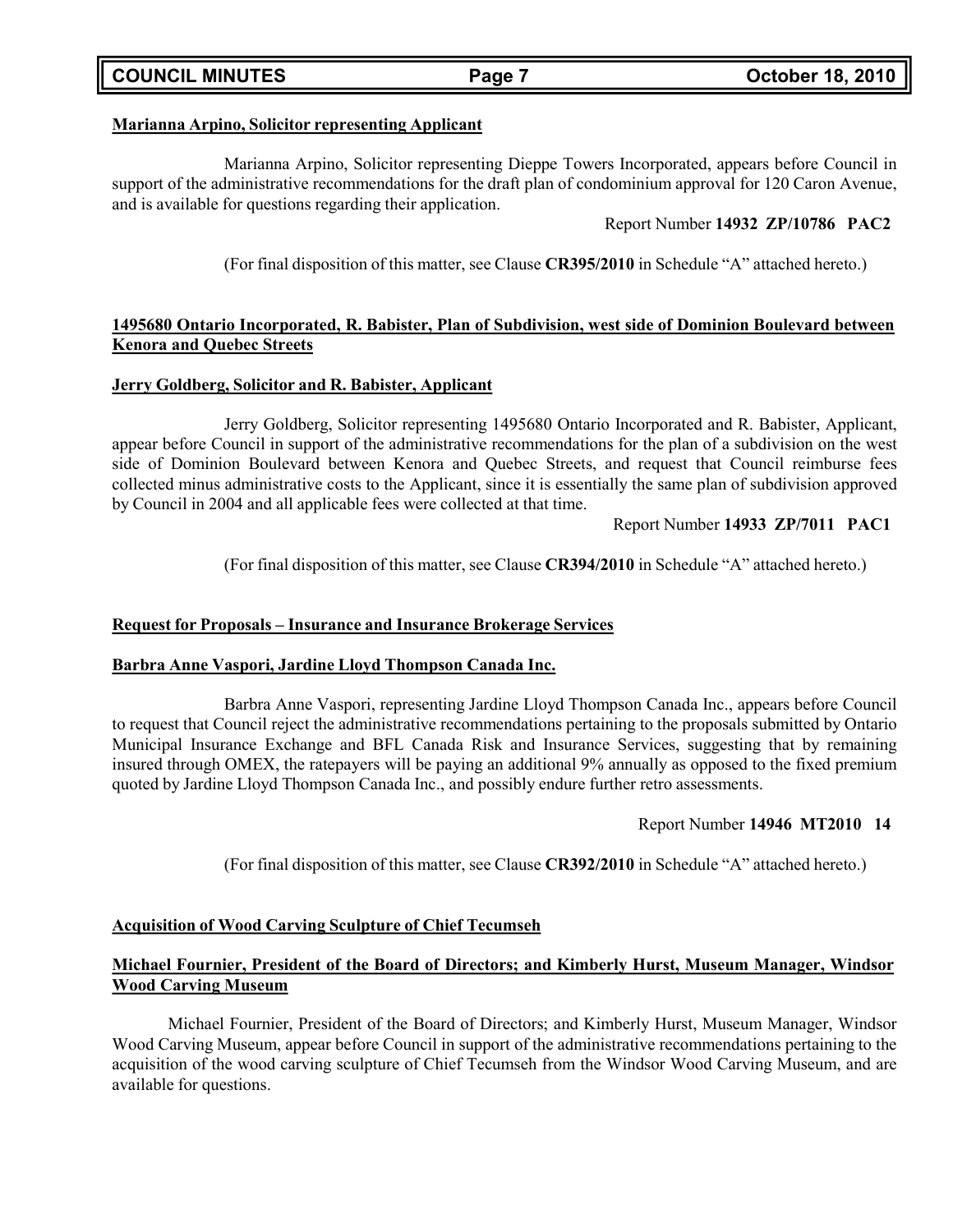### **David Hanna, Ward 1 resident**

David Hanna, Ward 1 resident, appears before Council in support of the administrative recommendations pertaining to the acquisition of the wood carving sculpture of Chief Tecumseh from the Windsor Wood Carving Museum, and suggests that the acquisition of the sculpture will provide additional opportunities for the woodcarving society.

### Report Number **14942 SR2010 10**

(For final disposition of this matter, see Clause **CR388/2010** in Schedule "A" attached hereto.)

### **Response to CR219/2010 and the request to close north/south alley west of California Avenue, northerly from College Avenue**

### **Sam Helou, Steve McClean, and Paul Synott**

Sam Helou, Steve McClean, and Paul Synott, appear before Council to request that Council reject any recommendations pertaining to the request to close the north/south alley west of California Avenue, northerly from College Avenue, that do not approve the full alley being conveyed as opposed to half the alley being conveyed, and conclude by stating that the Applicant would prefer the full alley.

### **Jerry Udell, Solicitor representing the University of Windsor**

Jerry Udell, Solicitor representing the University of Windsor, appears before Council to request that in terms of the request to close north/south alley west of California Avenue, northerly from College Avenue, that approval be given for half the alley to be conveyed to the abutting landowners, and concludes by stating that the University of Windsor is open to a compromise.

### Report Number **14921 SAA/10623 1**

(For final disposition of this matter, see Clause **CR378/2010 and CR379/2010** in Schedule "A" attached hereto.)

Mayor Francis leaves the meeting at 7:42 o'clock p.m. and Councillor Hatfield assumes the Chair.

### **CQ34-2010 – New Lands – Services**

### **Antun Peakovic, Ward 1 resident**

Antun Peakovic, Ward 1 resident, appears before Council to request that Council reject the administrative recommendations pertaining to the new lands –services requesting that homeowners with septic tank systems less than 10 years old be given a maximum of 3 years to connect to the sanitary sewer system, and suggests that a neighbourhood advisory committee be established to empower the residents.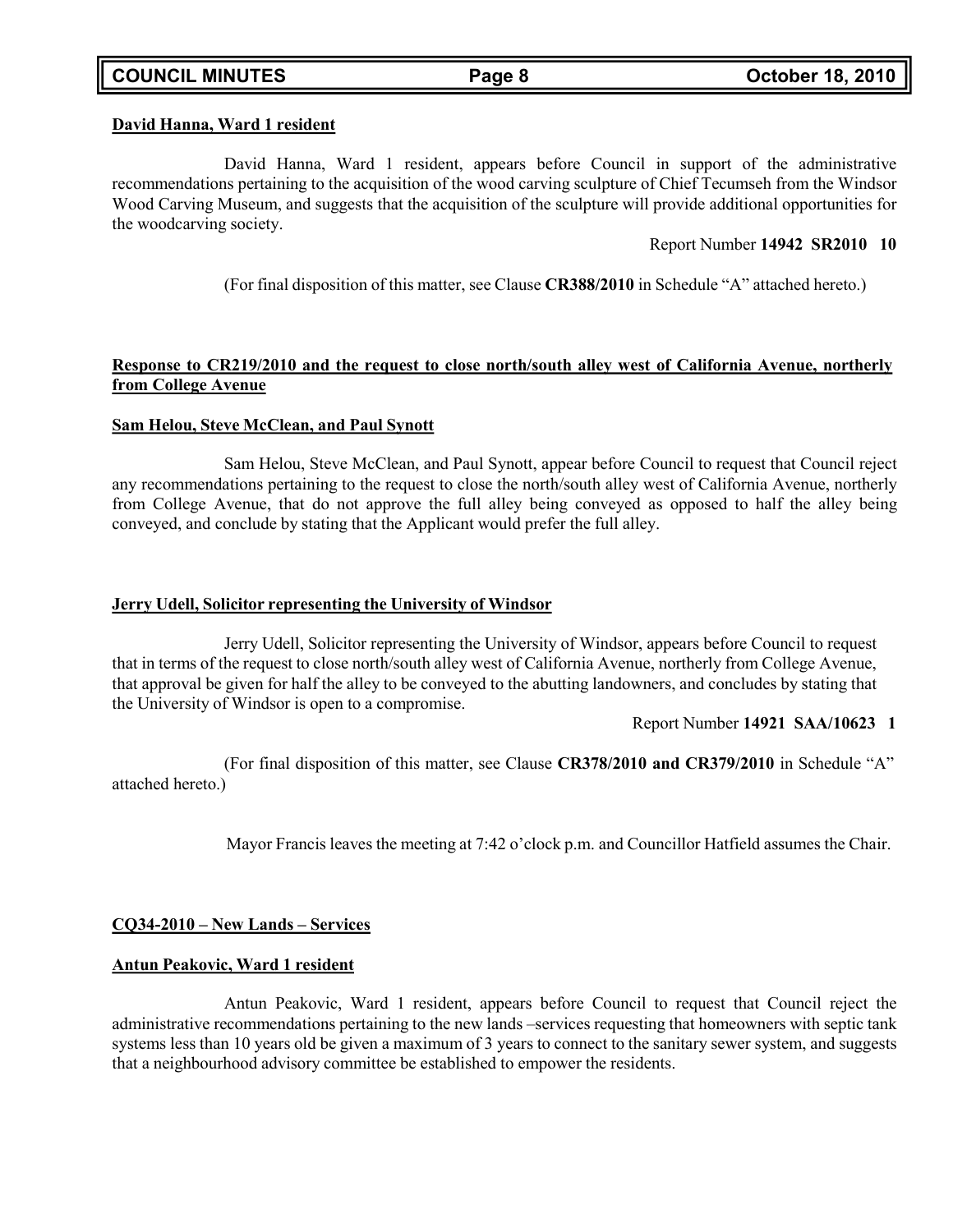### **Angela Ciarlariello-Bondy, representing parents Carmine & Antonietta Ciarlariello, property owners**

Angela Ciarlariello-Bondy, representing parents Carmine & Antonietta Ciarlariello, property owners, appears before Council to request that Council reject the administrative recommendation pertaining to the new lands-services, requesting that homeowners with septic tank systems less than 10 years old be given a maximum of 3 years to connect to the sanitary sewer system, and suggests that residents input is not valued, and concludes by stating that the residents are paying for services that are not being provided, and continued deterioration has been observed.

### **David Hanna, Ward 1 resident**

David Hanna, Ward 1 resident, appears before Council to request that Council reject the administrative recommendation pertaining to new lands-services requesting that homeowners with septic tank system less than 10 years old be given a maximum of 3 years to connect to the sanitary sewer system, and suggests that for optimum results, there must be community engagement along with administrative involvement.

Mayor Francis returns to the meeting at 7:56 o'clock p.m. and Councillor Hatfield returns to his seat at the Council table.

Report Number **14914 SW2010 15**

(For final disposition of this matter, see Clause **CR393/2010** in Schedule "A" attached hereto.)

### **Regular Business Items (for final disposition of these matters see Schedule "A" attached)**

Item 12 -2010 Tax Sale

### **Consideration of Committee Reports**

|                 | Moved by Councillor Valentinis, seconded by Councillor Brister,                            |
|-----------------|--------------------------------------------------------------------------------------------|
| M296-2010       | That the Report of the special In-camera meeting held October 18, 2010 BE ADOPTED          |
| as presented.   |                                                                                            |
|                 | Carried.                                                                                   |
|                 | Councillors Postma, Lewenza and Marra were absent from the meeting when the vote was taken |
| on this matter. |                                                                                            |
|                 | ACO <sub>2010</sub>                                                                        |
|                 |                                                                                            |
|                 |                                                                                            |
|                 | Moved by Councillor Valentinis, seconded by Councillor Brister,                            |
| M297-2010       | That Report No. 289 of the Windsor Heritage Committee of its meeting held                  |
|                 | September 15, 201 BE ADOPTED as presented.                                                 |
|                 | Carried.                                                                                   |
|                 | Councillors Postma, Lewenza and Marra were absent from the meeting when the vote was taken |
| on this matter. |                                                                                            |

MB2010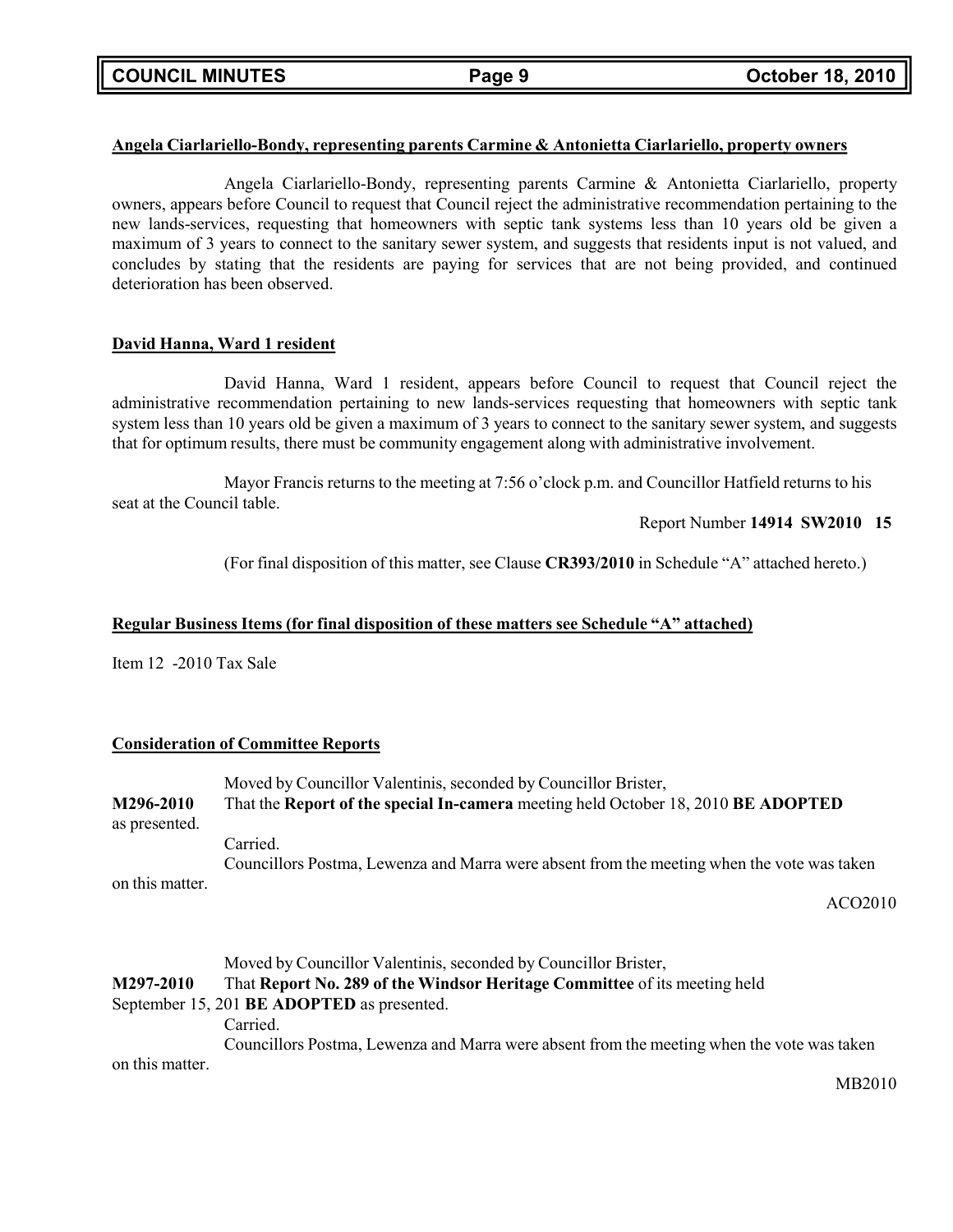### **By-laws**

Moved by Councillor Dilkens, seconded by Councillor Gignac,

second time: That the following By-laws No. 163-2010 through 171-2010 be introduced and read a first and

- 163-2010 "A BY-LAW TO PROVIDE THAT PART-LOT CONTROL SHALL NOT APPLY TO CERTAIN LAND THAT IS WITHIN REGISTERED PLAN 12M566, IN THE CITY OF WINDSOR"
- 164-2010 "A BY-LAW TO FURTHER AMEND BY-LAW NUMBER 8600 CITED AS THE "CITY OF WINDSOR ZONING BY-LAW"'
- 165-2010 "A BY-LAW TO FURTHER AMEND BY-LAW NUMBER 8600 CITED AS THE "WINDSOR CORE AREA ZONING BY-LAW"
- 166-2010 "A BY-LAW TO FURTHER AMEND ZONING BY-LAW NUMBER 8600"
- 167-2010 "A BY-LAW TO DELEGATE THE AUTHORITY TO REQUIRE AN APPLICANT TO PROVIDE INFORMATION AND MATERIAL IN SUPPORT OF THE VARIOUS PLANNING ACT APPLICATIONS"
- 168-2010 "A BY-LAW TO FURTHER AMEND BY-LAW NUMBER 52-1999, BEING A BY-LAW TO APPOINT MUNICIPAL ENFORCEMENT OFFICERS FOR THE CORPORATION OF THE CITY OF WINDSOR"
- 169-2010 "A BY-LAW TO FURTHER AMEND BY-LAW NUMBER 9023 BEING A BY-LAW TO REGULATE VEHICULAR PARKING WITHIN THE LIMITS OF THE CITY OF WINDSOR ON MUNICIPAL STREETS, MUNICIPAL PARKING LOTS AND PRIVATE PROPERTIES"
- 170-2010 "A BY-LAW TO FURTHER AMEND BY-LAW NUMBER 9023 BEING A BY-LAW TO REGULATE VEHICULAR PARKING WITHIN THE LIMITS OF THE CITY OF WINDSOR ON MUNICIPAL STREETS, MUNICIPAL PARKING LOTS AND PRIVATE PROPERTIES"
- 171-2010 "A BY-LAW TO CONFIRM THE PROCEEDINGS OF THE COUNCIL OF THE CORPORATION OF THE CITY OF WINDSOR AT ITS MEETING HELD ON THE EIGHTEENTH DAY OF OCTOBER, 2010"

Carried. Councillors Postma, Lewenza and Marra were absent from the meeting when the vote was taken on

this matter.

Moved by Councillor Halberstadt, seconded by Councillor Hatfield,

That the Committee of the Whole does now rise and report to Council respecting the business items considered by the Committee: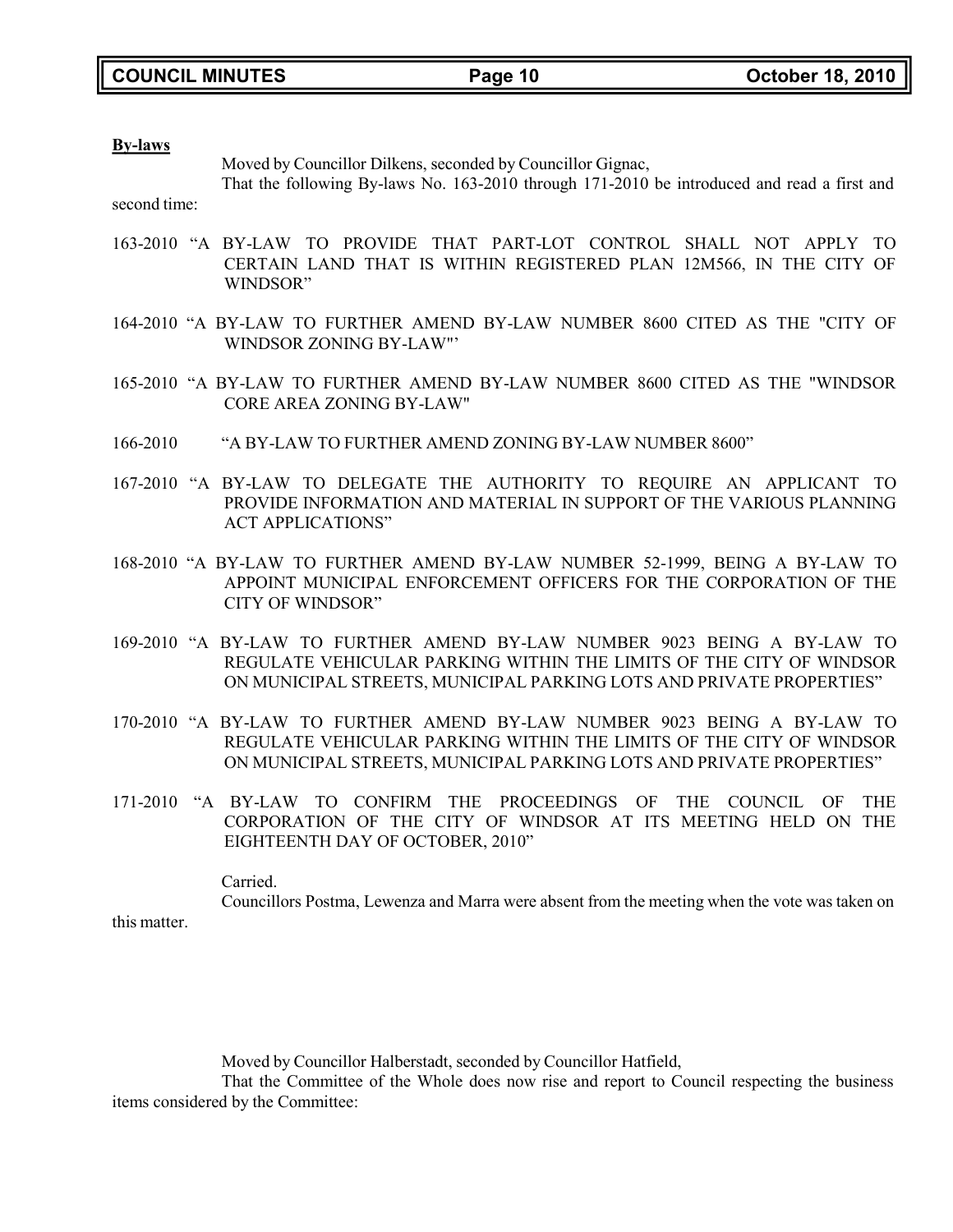# **COUNCIL MINUTES Page 11 October 18, 2010**

- **1) Communication Items (as amended)**
- **2) Consent Agenda (as amended)**
- **3) Items Deferred**
- **Items Referred**
- **4) Consideration of the Balance of Business Items (see Schedule "A")**
- **5) Committee Reports (as presented)**
- **6) By-laws given first and second readings (as presented)**

Carried.

Councillors Postma, Lewenza and Marra were absent from the meeting when the vote was taken on

this matter.

# **Notices of Motion**

Councillor Halberstadt gives notice that he intends to introduce a motion for consideration at the November 1, 2010 meeting of Council, seeking Council support for Ontario Bill 22 to amend the *Children's Law Reform Act* to emphasize the importance of children's relationships with their parents and grandparents.

GP2010

# **Third Reading of By-laws**

Moved by Councillor Jones, seconded by Councillor Halberstadt,

That the following By-laws No. 163-2010 through 171-2010, having been read a first and second time be now read a third time and finally passed and that the Mayor and Clerk **BE AUTHORIZED** to sign and seal the same notwithstanding any contrary provision of the Council.

Carried.

Councillors Postma, Lewenza and Marra were absent from the meeting when the vote was taken on this matter.

# **Petitions**

None presented.

# **Council Questions**

Moved by Councillor Valentinis, seconded by Councillor Brister,

**M298-2010** That the Council Questions arising from the previous meeting of Council and listed by the Clerk **BE NOW CONSIDERED** for purposes of discussion , and further, that the Administration **BE DIRECTED** to proceed with the necessary actions to respond to the Council Questions consistent with Council's instructions. Carried.

ACOQ2010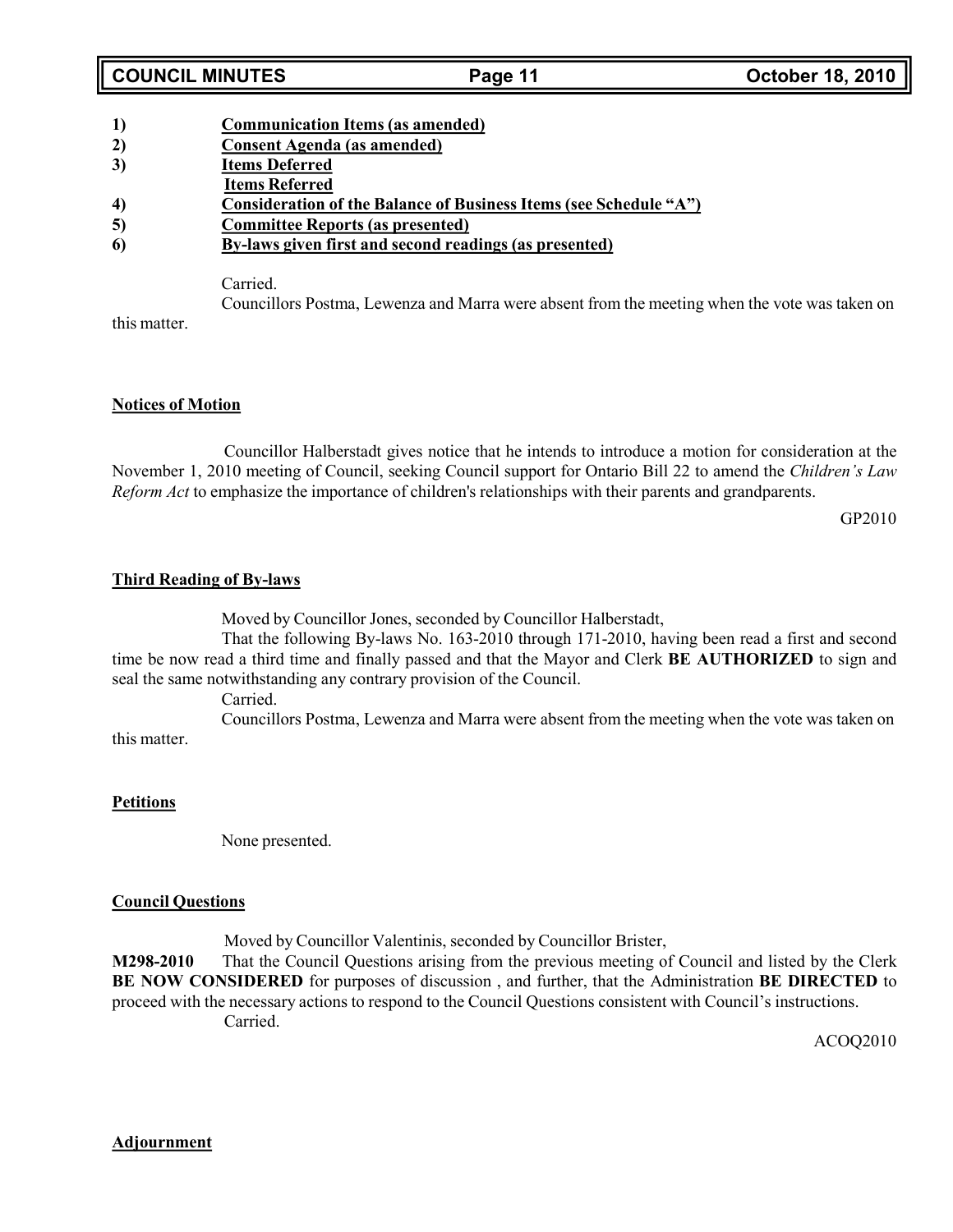# **COUNCIL MINUTES Page 12 October 18, 2010**

Moved by Councillor Dilkens, seconded by Councillor Gignac, That this Council meeting stand adjourned until the next regular meeting of Council or at the call

of the Mayor.

Carried.

Accordingly, the meeting is adjourned at 8:15 o'clock p.m.

**MAYOR**

**CITY CLERK**

**THIS IS A DRAFT COPY**

**SUPERVISOR OF COUNCIL SERVICES**

# **DEPUTY CITY CLERK/SENIOR MANAGER OF COUNCIL SERVICES**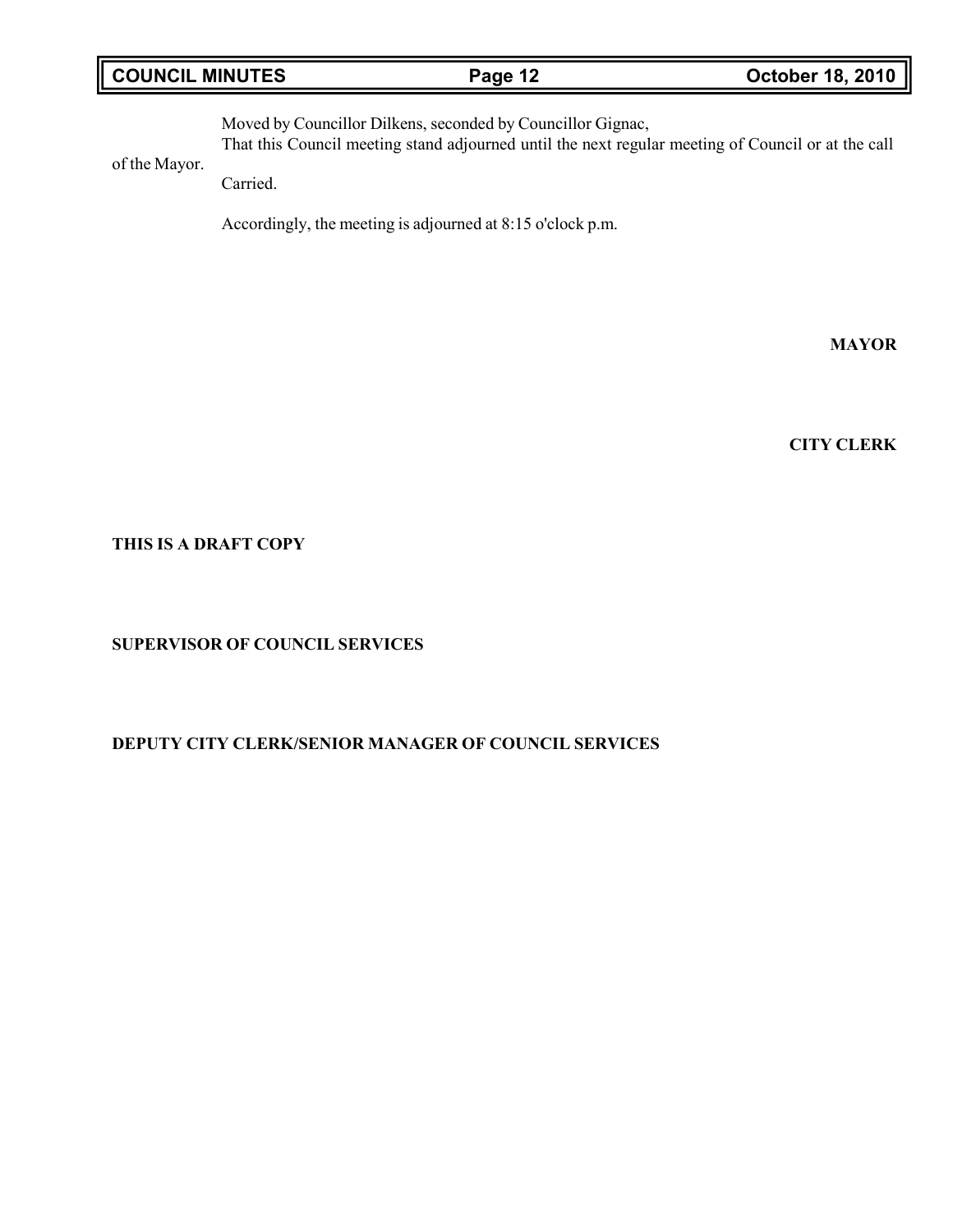Brister Marra

### CR378/2010

I That the report from the City Solicitor dated September 23, 2010 entitled "Response to CR219/2010 and the request to close north/south alley west of California Avenue, northerly from College Avenue" **BE RECEIVED.**

II That the 4.57 metre (15 feet) wide north/south alley west of California Avenue, northerly from College Avenue for a distance of 39.75 metres (130 ft. 5 in.) as shown on Drawing Number CC-1603, *attached* hereto as Appendix "A" **BE ASSUMED** for subsequent closure and conveyance and further the City Solicitor **BE REQUESTED** to prepare the necessary by-law.

Carried. Councillors Halberstadt, Jones and Postma voting nay.

Report Number **14921 SAA/10623 1**

**Appendices** Drawing Number CC-1603

Internal Distribution Building [Don Wilson] Chief Building Official Legal - Sharon Amlin Legal [Frank Scarfone; Cheryl Glassford]-Prepare the Easement/Assuming/Closing By-law.

Brister Marra

CR379/2010

That the 4.57 metre (15 feet) wide north/south alley west of California Avenue, northerly from College Avenue for a distance of 39.75 metres (130 ft. 5 in.) as shown on the *attached* copy of Drawing Number CC-1603, *attached* hereto as Appendix "A" **BE CLOSED AND CONVEYED** *to the abutting property owners***,** subject to the following:

- Easements are required in favour of:
	- Bell Canada for buried cable
	- Cogeco Cable systems Inc.
	- Enwin Utilities (Hydro division) for an existing 27.6kv high voltage pole line
- Conveyance cost is: \$18.84 per square metre (\$1.75 per square foot) plus deed preparation fee (approximately \$400.00) plus cost of the 12R Plan as invoiced to the City of Windsor by an Ontario Land Surveyor

and further, the City Engineer **BE REQUESTED** to supply the appropriate legal description, in accordance with Drawing No. CC-1603, *attached* hereto as Appendix "A", the City Solicitor, or designate, **BE AUTHORIZED** to publish the required legal notice, and **BE REQUESTED** to prepare the By-law to close and further the Chief Administrative Officer and City Clerk **BE AUTHORIZED** to sign all necessary documents approved in form and content satisfactory to the City Solicitor, and the transaction **BE COMPLETED** electronically pursuant to By-law Number 366-2003.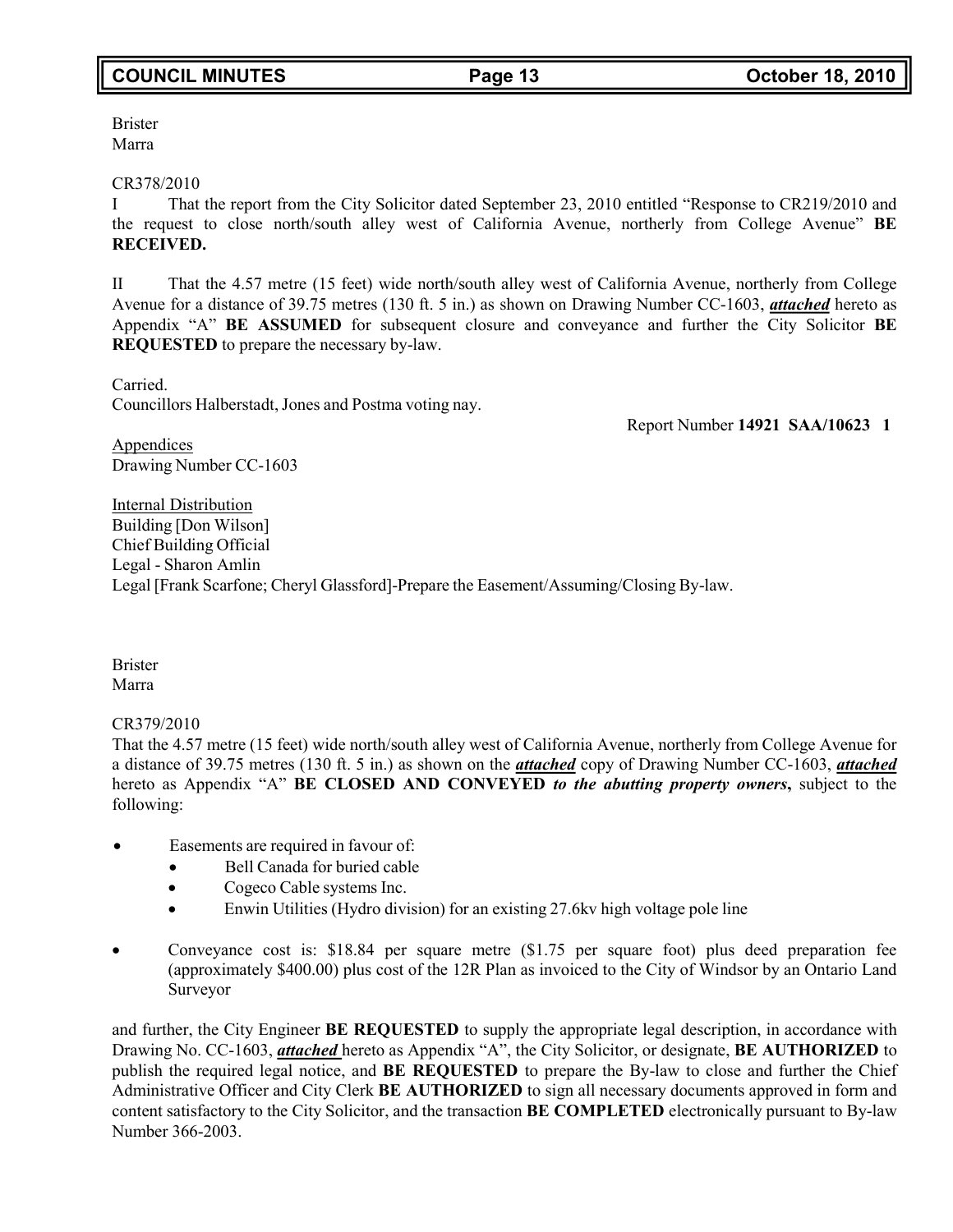# **COUNCIL MINUTES Page 14 October 18, 2010**

### Carried. Councillors Halberstadt, Jones and Postma voting nay.

Report Number **14921 SAA/10623 1**

Appendices Drawing Number CC-1603

Internal Distribution Building [Don Wilson] Chief Building Official Legal - Sharon Amlin - Prepare Ad Legal - Documents Clerk - Laura MacDonald City Planner City Engineer City Treasurer Legal [Frank Scarfone; Cheryl Glassford] - Prepare the Easement/Assuming/Closing By-law City Solicitor

Jones Lewenza

### CR380/2010

**I** That the application of 882885 Ontario Limited (Laura Fanelli, agent) for part-lot control exemption for the lands legally described as Blocks 1 and 2, Plan 12M-566, as identified on attached **Map No. PLC-004/10- 1,** located on the east and west sides of Cypress Avenue, to allow for the lands to be sold as street townhouse dwelling units **BE APPROVED** for a period of 5 years.

**II** That By-law 163-2010 **BE ENACTED.**

Carried.

Report Number **14928 ZPLC2010 C2**

**Appendices** Map No. PLC-004/10-1

Internal Distribution Planning [Jim Abbs] Manager of Development Applications City Planner City Solicitor

Jones Lewenza

### CR381/2010

That pursuant to s.23.1 of the *Municipal Act*, Council **DELEGATE** to the City Planner, and in his absence to the Manager of Development Applications, Manager of Planning Policy and Manager of Urban Design Council's duty to determine and accept complete planning applications for rezonings, Official Plan amendments, subdivisions/condominiums, and condominium conversions, and **NOTIFY** the applicants accordingly, and that Council **CONSIDER** By-law No. 167-2010 for this purpose at this Council meeting.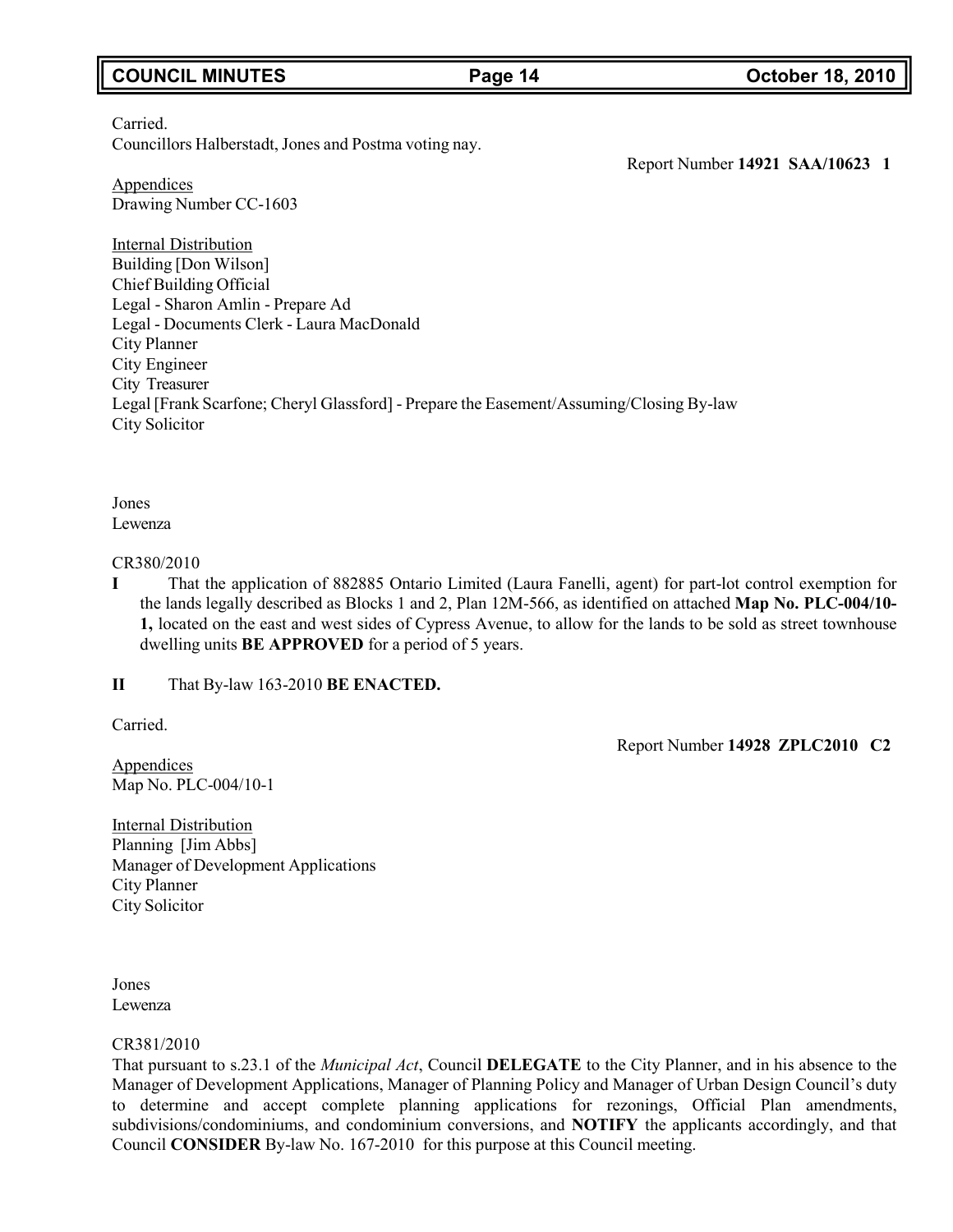# **COUNCIL MINUTES Page 15 October 18, 2010**

### Carried.

Internal Distribution Legal [Wira Vendrasco] City Solicitor City Planner Manager of Development Applications Manager of Planning Policy Manager of Urban Design Council Services [ Terri Spizziri]

Jones Lewenza

CR382/2010 THAT √CR317/2101√ √CR317/2010√ **BE AMENDED** as follows:

By deleting the following:

"THAT **APPROVAL BE GIVEN** to retain Jack Smith Fuels Ltd. to supply bulk oil and lubricants for the City of Windsor in accordance with their Bid in response to City of Windsor RFT Number 110-10 for a one-year term,"

And replacing it with:

"THAT **APPROVAL BE GIVEN** to retain Jack Smith Fuels Ltd. to supply bulk oil and lubricants for the City of Windsor in accordance with their Bid in response to City of Windsor RFT Number 110-10 for a three-year term with the option to extend the contract term for two additional one-year terms"

Carried.

Report Number **14923 MT/10757 C4**

Internal Distribution Purchasing & Risk Management [Xenia Wignan] Manager of Purchasing & Risk Management Executive Director of Parks and Facilities Executive Director of Public Works General Manager of Transit Windsor Fire Chief Chief Financial Officer/City Treasurer City Solicitor

Jones Lewenza

CR383/2010

That the request from the Friends of the Court to re-name the Bedford Corner Room at Mackenzie Hall as the "Barbara and Don Snyder Room" **BE APPROVED**.

√√SV

Report Number **14944 Z2010 C3**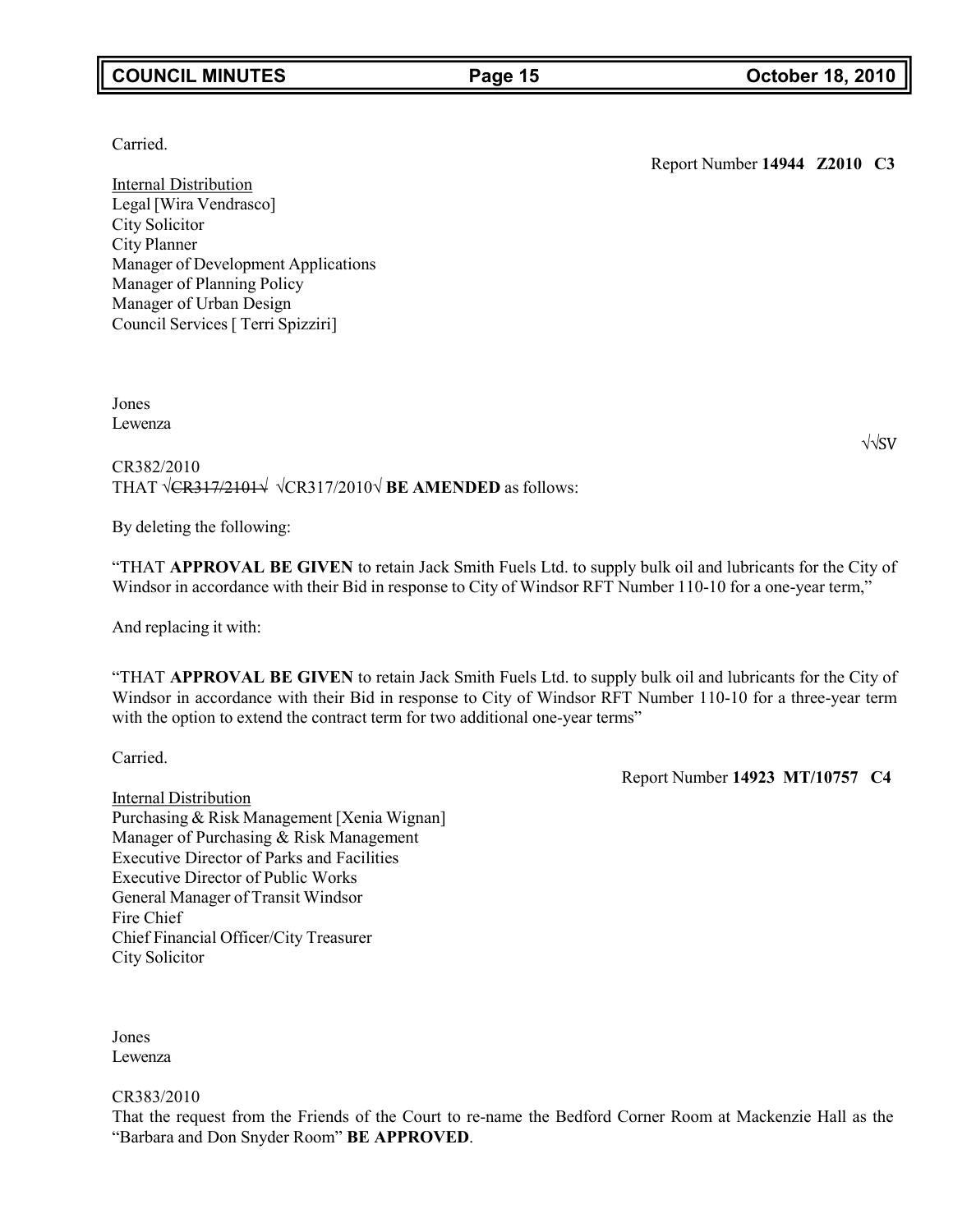# **COUNCIL MINUTES Page 16 October 18, 2010**

Carried.

Report Number **14949 SR2010 C5**

Internal Distribution Recreation [Merry Ellen Scully-Mosna] Executive Director of Recreation & Culture Community Development & Health Commissioner City Solicitor

Jones Lewenza

CR384/2010

That the application from Family Shows Canada, for permission to stage the 1st Annual Windsor Rib Fest at Riverfront Festival Plaza and Riverfront Civic Terrace on August 12 – August 14, 2011, **BE APPROVED** subject to the standard Special Events Terms and Conditions; and further,

That the request for Significant Event Designation for the purposes of applying for the Special Occasion Permit **BE APPROVED**."

Carried.

Report Number **14927 SR/10805 C6**

Internal Distribution Recreation [Mike Taylor] Executive Director of Recreation & Culture General Manager, Community Development & Health Commissioner Legal - Risk & Purchasing Analyst City Solicitor Chief Building Official City Engineer Chief Financial Officer and City Treasurer Fire Chief Chief of Police Environmental Services Department – Public Works - Anne Marie Albidone Manager of Administration – Peter Breault CEO, Tourism Windsor Essex Pelee Island General Manager, Transit Windsor Manager of Compliance & Enforcement – Ann Kalinowski

Jones Lewenza

### CR385/2010

That the application from Hog Canada, for permission to stage the 24<sup>th</sup> Annual Provincial Hog Rally at Riverfront Festival Plaza and Riverfront Civic Terrace on July 26 - 29, 2012, **BE APPROVED** subject to the standard Special Events Terms and Conditions previously approved by Council.

Carried.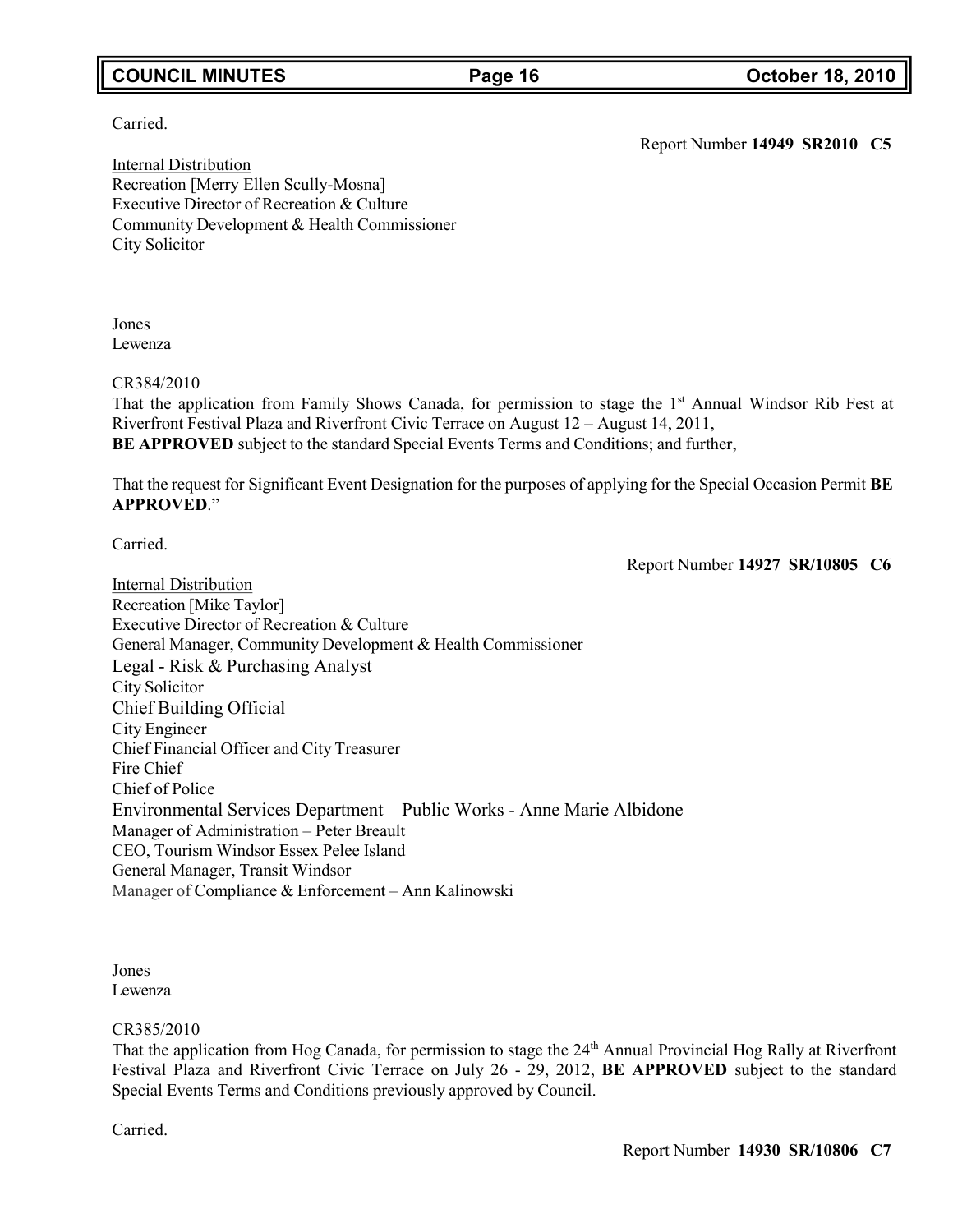# **COUNCIL MINUTES Page 17 October 18, 2010**

Internal Distribution Recreation [Mike Taylor] Executive Director of Recreation & Culture General Manager, Community Development & Health Commissioner Legal - Risk & Purchasing Analyst City Solicitor Chief Building Official City Engineer Chief Financial Officer and City Treasurer Fire Chief Chief of Police Environmental Services Department – Public Works - Anne Marie Albidone Manager of Administration – Peter Breault CEO, Tourism Windsor Essex Pelee Island General Manager, Transit Windsor Manager of Compliance & Enforcement – Ann Kalinowski

Jones Lewenza

### CR386/2010

That Administration's determination that there is no municipal use for the improved property municipally known as 924 Lincoln Road **BE CONFIRMED**.

Carried.

Report Number **14936 APM2010 C8**

Internal Distribution Legal [Frank Scarfone] Legal [Mike Stamp] City Solicitor Community Development & Health Commissioner

Jones Lewenza

### CR387/2010

- a) THAT the report from the Executive Director of Housing and Children's Services entitled "Short-Term Rent Support Program" **BE APPROVED**; and
- b) THAT the Executive Director of Housing and Children's Services **BE AUTHORIZED** to confirm to the Ministry of Municipal Affairs and Housing that the City of Windsor will act as Service Manager to deliver the Short-Term Rent Support Program under Option # 1 Shared Delivery; and
- c) THAT the Executive Director of Housing and Children's Services **BE AUTHORIZED** to participate in and deliver any additional allocation for a rent supplement programming funded by the senior levels of government if any; and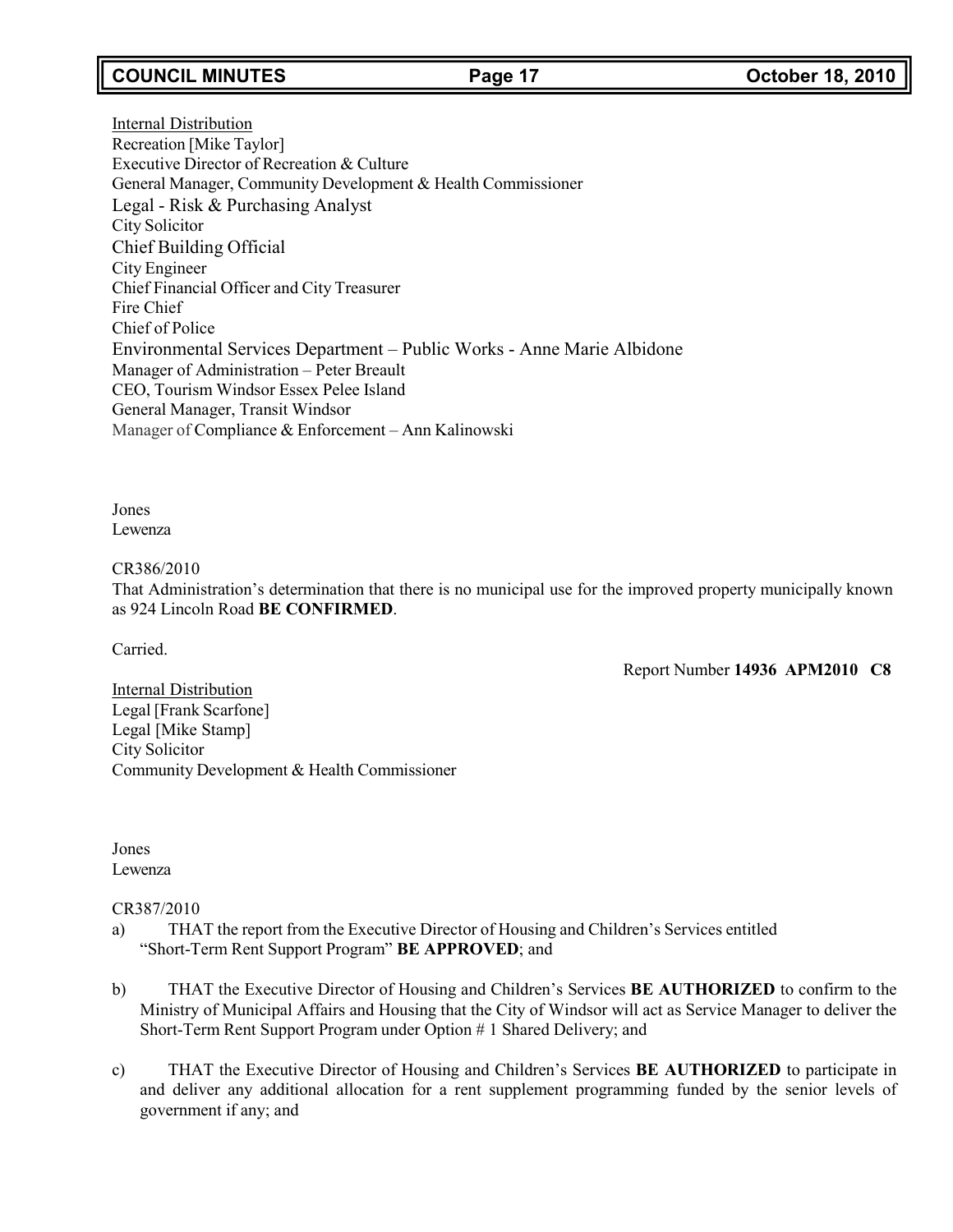**COUNCIL MINUTES Page 18 October 18, 2010**

- d) THAT the Executive Director of Housing and Children's Services **BE AUTHORIZED** to acquire at the appropriate time, if necessary, additional resources and support on a contractual basis to deliver the Short-Term Rent Support Program and/or any additional rent supplement program funding at a cost not to exceed the administration fees provided under the program; and
- e) THAT the Community Development and Health Commissioner **BE AUTHORIZED** to execute the necessary agreements and documents related to the Short-Term Rent Support Program and/or any additional rent supplement programs provided such agreements and documents are in a form and content satisfactory to the City Solicitor; satisfactory in financial content to the City Treasurer and satisfactory in technical content to the Executive Director of Housing and Children's Services.

Carried.

Report Number **14947 SS2010 C9**

Internal Distribution Housing & Children's Services [Rob Oleynik] Executive Director of Housing & Children's Services Chief Financial Officer & City Treasurer Community Development & Health Commissioner City Solicitor

Jones Brister

### CR388/2010

- i) That Council **APPROVE** the acquisition of the wood carving sculpture of Chief Tecumseh from the Windsor Wood Carving Museum to the Windsor Community Museum at an appraised value of eighty five thousand dollars (\$85,000) with funds from the MacDonald Trust Fund; and
- ii) That the CAO, City Treasurer, City Solicitor and the Executive Director of Recreation and Culture **BE AUTHORIZED** to execute an acquisitions agreement along with an on-loan agreement with the Windsor Wood Carving Museum.

Carried. Councillor Dilkens voting nay.

Report Number **14942 SR2010 10**

**Internal Distribution** Recreation [Pam Labute] Executive Director of Recreation & Culture Community Development & Health Commissioner City Solicitor Chief Financial Officer & City Treasurer

Jones Lewenza

### CR389/2010

i. That Administration proceed and submit a proposal for the City of Windsor to host a FCM Board Meeting in 2013 by the noted deadline of October 27, 2010;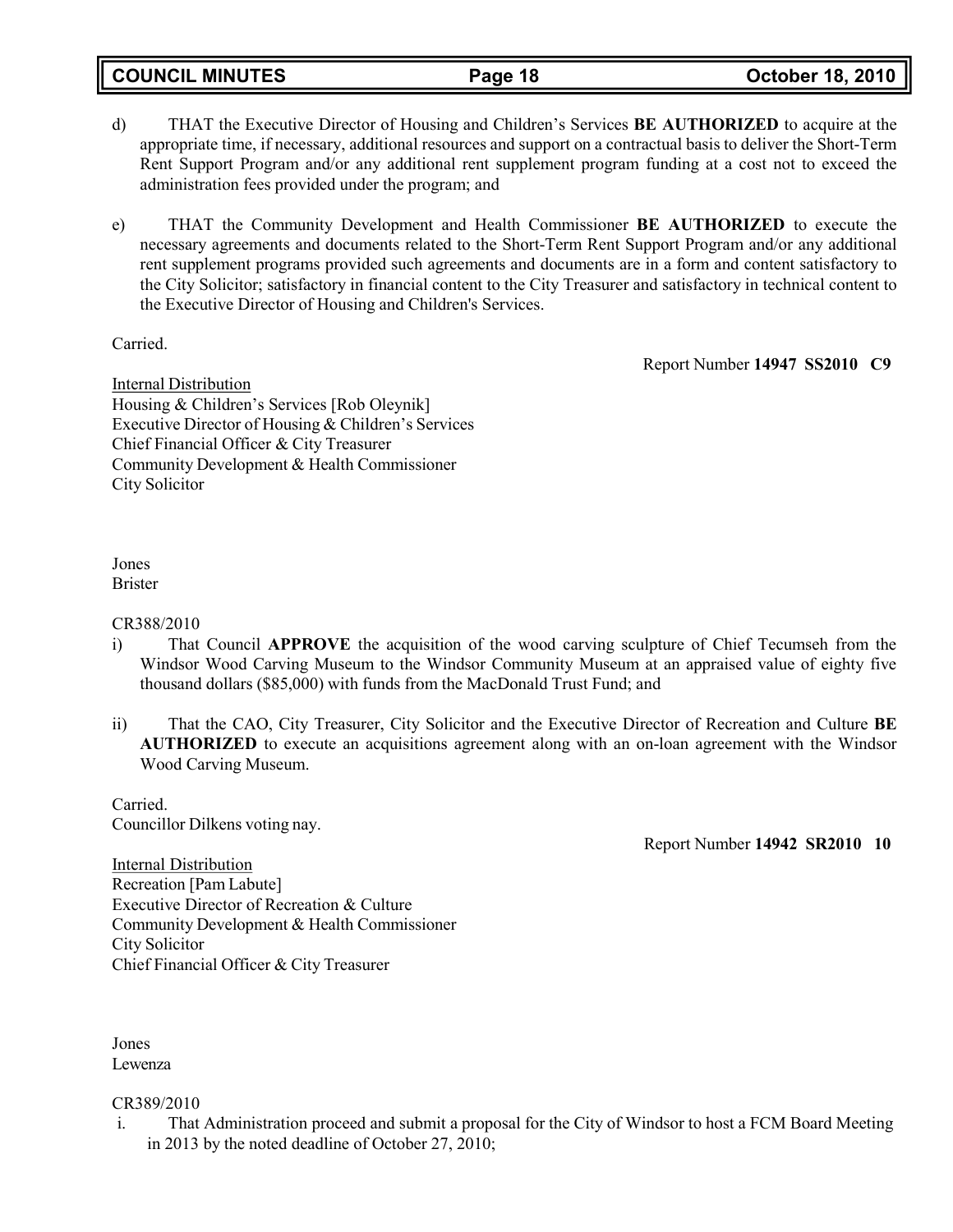- ii. That if successful in hosting the meeting, the City's cost of approximately \$30,000 in 2013, **BE FUNDED** through the Budget Stabilization Reserve Fund; and
- iii. That Administration **EXTEND** an invitation to Essex County Council to also **CONTRIBUTE** to the hosting fee.

### Carried.

Report Number **14951 MMF2010 C11**

Internal Distribution Communications [Gordon Orr] – I assume you will do a letter to County Council. Chief Financial Officer/City Treasurer City Clerk

Halberstadt Valentinis

CR390/2010

That City Council **RECEIVE** the information with regards to the 2010 property tax sale for information; and

That Council **APPROVE** the demolition of the buildings at 585 Riverside Dr. E and 629-639 Chatham Street E. by the Building Department in accordance with Section 15.4 of the *Building Code Act* and Demolition Control Bylaw 11806 due to the deteriorated structural condition of the building and the owner's failure to comply with a deemed confirmed Property Standards Order to Demolish the building.

Carried.

Councillors Postma, Lewenza and Marra were absent from the meeting when the vote was taken on this matter.

Report Number **14939 AFT2010 12**

Internal Distribution Finance [Janice Guthrie] Building [Al Peach] Chief Financial Officer & City Treasurer Chief Building Official City Solicitor

Jones Lewenza

CR391/2010

That the Chief Administrative Officer and the City Clerk **BE AUTHORIZED** to sign an Agreement between the Corporation of the City of Windsor and the County of Oxford concerning the delivery of 211 phone services for the residents of Oxford County, such agreements to be satisfactory as to the technical content to the Call Centre Manager, as to legal form to the City Solicitor and as to financial content to the Chief Financial Officer/City Treasurer.

Carried.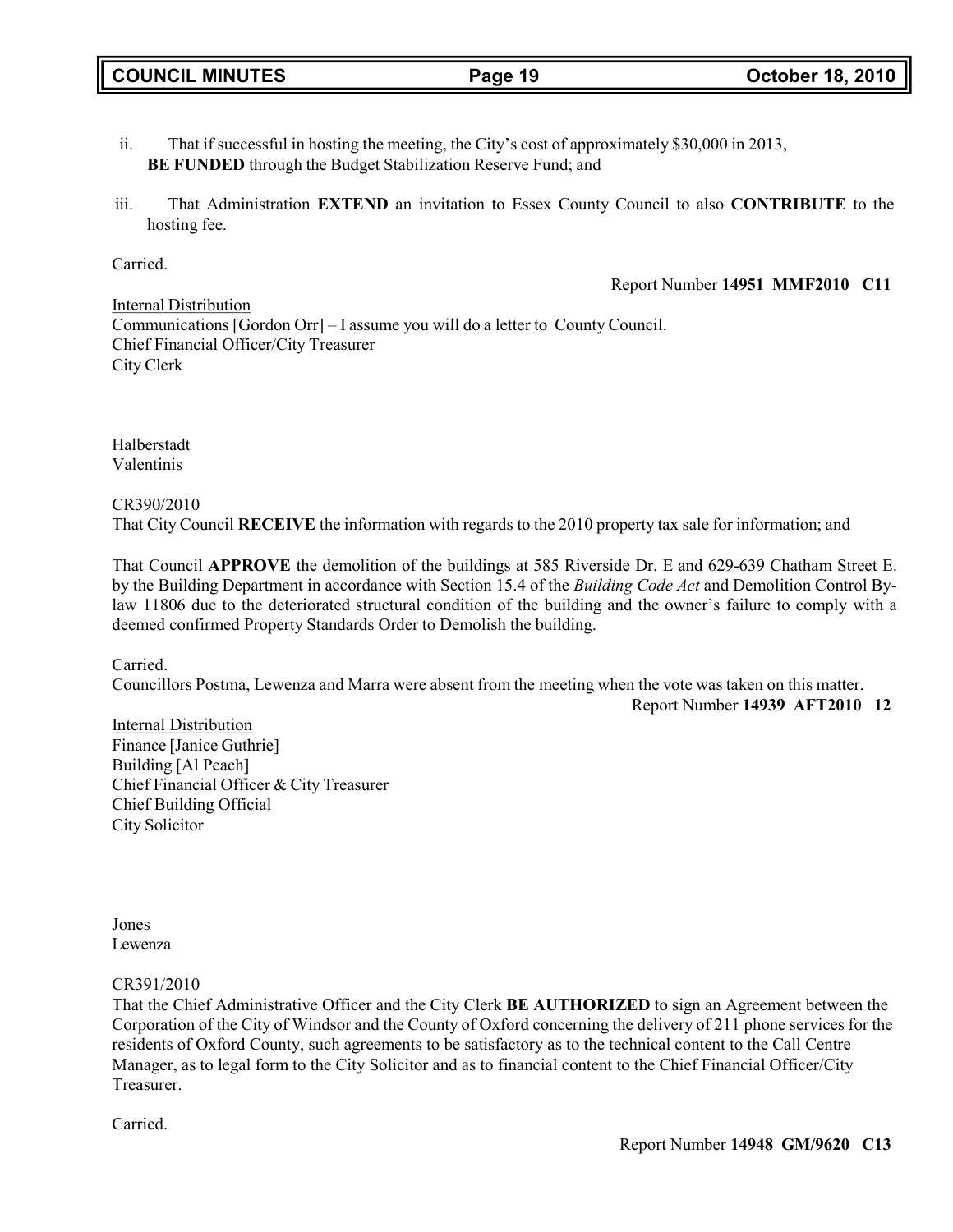# **COUNCIL MINUTES Page 20 October 18, 2010**

Internal Distribution Acting Call Centre Manager [Jennifer Tanner] City Clerk Chief Financial Officer & City Treasurer City Solicitor

Jones Dilkens

# *CR392/2010 AMENDED BY CR13/2011 ADOPTED JANUARY 10, 2011*

CR392/2010

- **I.** That the proposal submitted by the Ontario Municipal Insurance Exchange ("OMEX") for the provision of corporate and auto insurance and associated services to The Corporation of the City of Windsor and its affiliated agencies, boards, commissions and corporate entities for the period from January 1, 2011 to January 1, 2012 **BE ACCEPTED** at the premium \$1,220,776 plus applicable taxes, which policy may be renewed for up to **five (5)** successive one-year periods terminating no later than January 1, 2017; and
- **II.** That the proposal submitted by BFL Canada Risk and Insurance Services ("BFL") for the provision of transit insurance and associated services to The Corporation of the City of Windsor and its affiliated agencies, boards, commissions and corporate entities for the period from January 1, 2011 to January 1, 2012 **BE ACCEPTED** at the premium \$549,278 plus applicable taxes, which policy may be renewed for up to **five (5)** successive one-year periods terminating no later than January 1, 2017; and
- **III.** That the City **INCREASE** its deductible level for automobile insurance to \$100,000; and
- **IV.** That the Manager of Purchasing and Risk Management **BE AUTHORIZED** to complete and execute any applications and other related documentation required to bind the policies with OMEX and BFL; and
- **V.** That the City Clerk and Chief Administrative Officer **BE AUTHORIZED** to sign the policy agreement with OMEX , satisfactory in form and content to the City Solicitor; and
- **VI.** That the allocation of any savings realized **BE DEFERRED** to the 2011 Budget Process; and

**VII.** That an amount of \$2.0 million out of a total \$3.649 million approved in the 2010 operating budget for Reserve Enhancement purposes **BE TRANSFERRED** to the City's Self Insurance Reserve Fund.

Carried.

Councillor Postma was absent from the meeting when the vote was taken on this matter.

Report Number **14946 MT2010 14**

Internal Distribution Manager of Purchasing & Risk Management City Solicitor Chief Financial Officer & City Treasurer

Marra Lewenza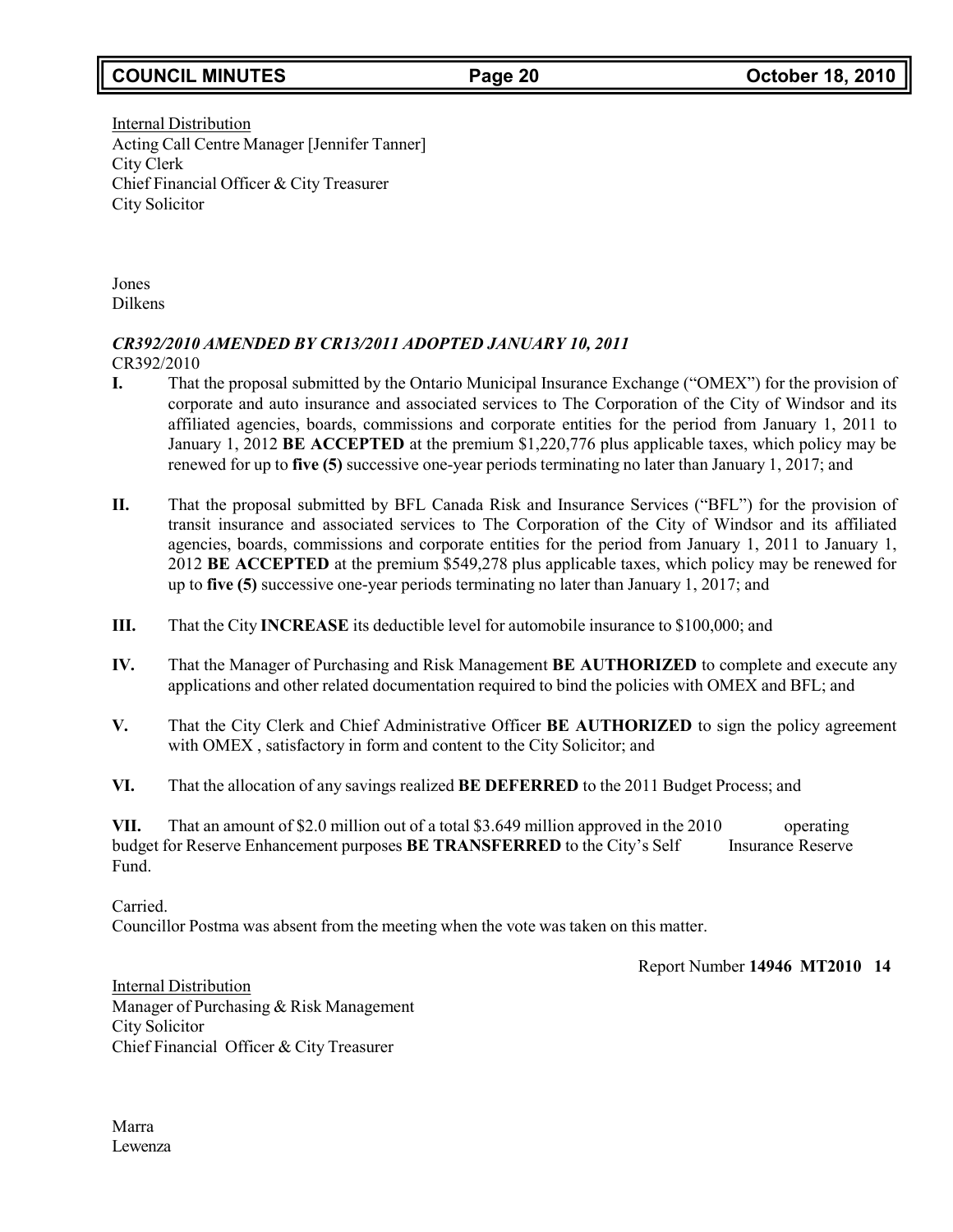### CR393/2010

- I. That once sanitary sewers are available to the properties located in the Sandwich South Planning District Lands (former Sandwich South lands), homeowners with septic tank systems less than 10 years old**, BE GRANTED** a time frame of three (3) years maximum to connect to the sanitary sewer; and
- II. That By-law 156-2005, Property Standards, Schedule "A", s.1.17, **BE AMENDED** to reflect Recommendation I; and
- III. That the balance of the content of the report **BE REFERRED** to a future meeting of Council to allow for further community engagement.

Carried.

Report Number **14914 SW2010 15**

Internal Distribution City Engineer City Solicitor City Planner Chief Building Official Council Secretariat

## Dilkens Hatfield

### CR394/2010

- **I** THAT the application of 1495680 Ontario Incorporated for approval of a plan of subdivision for Part of Block 'A' (created by Judges Order – registered as Instrument No. 40309); Part of 1.0' Reserve, Plan 558; Part Block 'J' (created by Judges Order – registered as Instrument No. 40309); Part of 1.0' Reserve, Plan 557; being Part of Lots 70 and 71, Concession 2, Geographic Township of Sandwich West, now in the City of Windsor, (P.I.N. 01555-7079, 01555-7080, 01555-7088, 01555-7090 & 01555-7092), located west of Dominion Boulevard between Kenora and Quebec Streets, **BE APPROVED** subject to the following conditions:
	- A. That the Draft Plan Approval shall lapse on October 18, 2013 (3 years from the date of approval).
	- B. That this approval applies to the draft plan of subdivision presented on attached Map No. SDN-001/10-2, prepared by RC Spencer Associated Incorporated, identified as Project Number 10-81, dated July 20, 2010 and revised July 22, 2010, showing 114 lots for single detached dwellings, 2 blocks for a linear stormwater management facility, two blocks for a bikeway and various road allowances and reserve blocks.
	- C. That prior to the execution and registration of an amended Subdivision Agreement between the Owner(s) and the Corporation of the City of Windsor, the Owner(s) shall submit for approval of the City Planner, a final draft M-Plan which shall include the names of all road allowances within the plan, as approved by the Corporation.
	- D. That the implementation of any required noise control measures recommended in the "Environmental Noise Analysis - Babister/Dominion Subdivision" report C104-1150, dated December 2004, as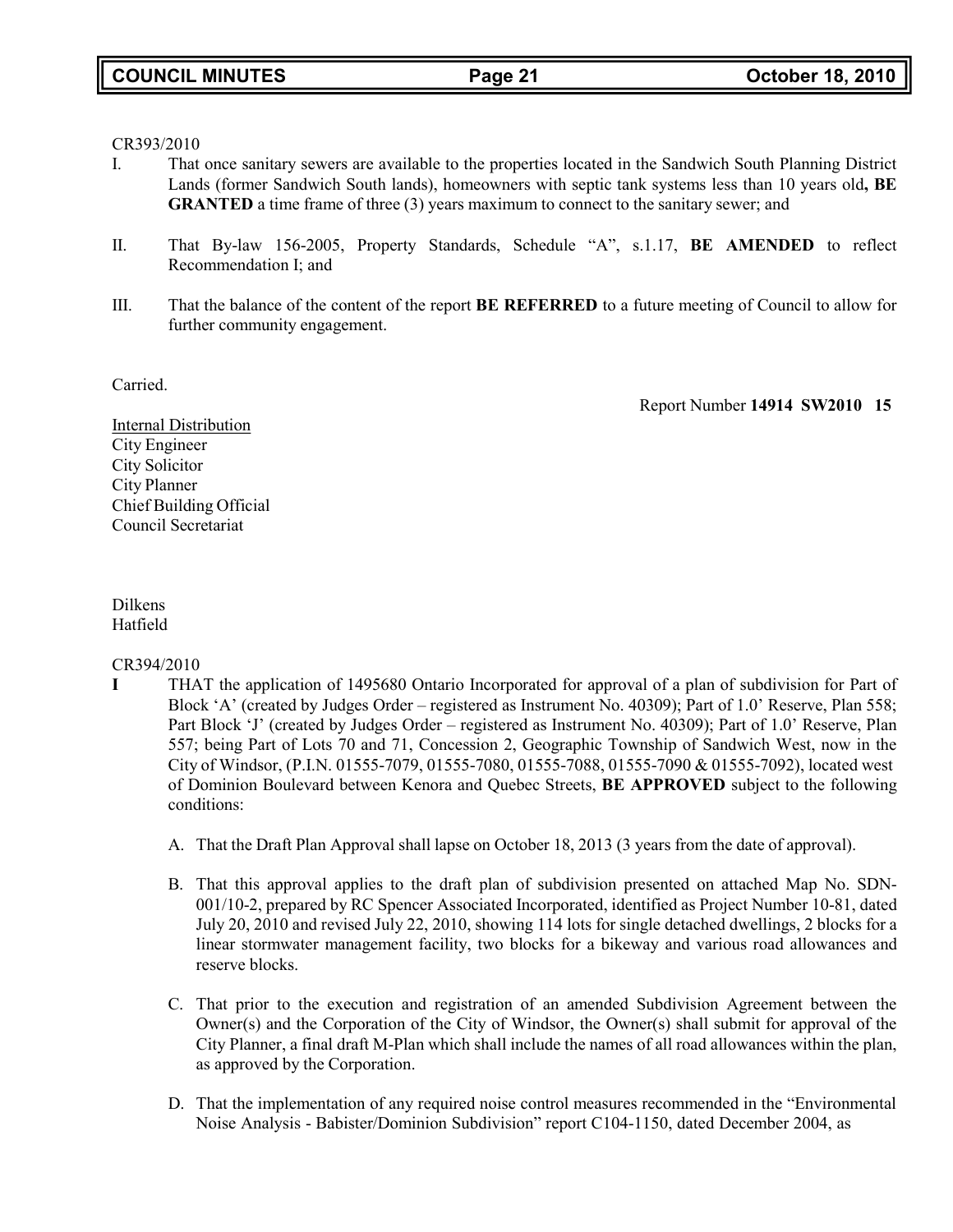# **COUNCIL MINUTES Page 22 October 18, 2010**

prepared by HGS Limited Consulting Engineers, shall be addressed through provisions contained in the amended Subdivision Agreement.

E. That the proponent shall carry out an archaeological assessment of the subject property and mitigate, through preservation or resource removal and documentation, adverse impacts to any significant archaeological resources found. No grading or other soil disturbances shall take place on the subject property prior to the approval authority and the Ontario Ministry of Culture confirming that all archaeological resource concerns have met licensing and resource conservation requirements.

All archaeological fieldwork undertaken to satisfy the conservation requirements tied to these activities must be conducted by a Consultant Archaeologist holding a valid archaeological license issued by the Ontario Ministry of Culture under the **Ontario Heritage Act**.

The proponent should note that the City of Windsor is interested in the centralization of all archaeological collections (objects and documentation) generated as a result of licensed archaeological initiatives undertaken within the City. To satisfy this condition of release, the proponent shall commit to the formal transfer of collections to a public institution located within the City of Windsor acceptable to the City and OMC.

In addition to the submission of standard documentation (Contract Information Form, archaeological assessment reports and Ministry Site Record Forms) to the OMC for the purpose of licensing and development approvals, the Consultant Archaeologist will submit the following documentation to the City of Windsor:

- 1. 1:10,000 scale Ontario Base Map clearly delineating the limits of the area under study and the location of any sites found as a result of that study;
- 2. A completed copy of an Archaeological Site Record form for each site found or further investigated as a result of that study;
- 3. Notice pertaining to the short and long term curation of artifact collections and documentation; and,
- 4. A copy of all relevant reports.
- F. That the following warning clause shall be included in the amended Subdivision Agreement. Provisions included in the Subdivision Agreement are to ensure that the warning clause survives the release of the Owner's obligations under the Subdivision Agreement and remain on title:

"*All persons intending to acquire an interest in the real property by purchase or lease are advised of the proximity of the Canadian National Railway's Yards, which operate on a 24-hour basis. It is possible that the rail yard operations may cause disturbance and may be altered or expanded which could affect the living environment of the residents despite the inclusion of any noise and vibration attenuating measures in the design of the outdoor amenity area(s) and individual dwelling(s). Residents are advised that further mitigation cannot be expected and that Canadian National Railways will not be responsible for complaints or claims arising from the use of such facilities and/or operations*."

- G. That a provision shall be included in the amended Subdivision Agreement requiring the Owner(s) to insert in all Agreements of Purchase and Sale, Lease or Transfer for each dwelling unit, a warning clause, as requested by the Greater Essex County District School Board, stating that students from this area may not be able to attend the closest neighbourhood school due to insufficient capacity and may have to be bused to more a distant school with the capacity to accommodate them.
- H. That a provision shall be included in the amended Subdivision Agreement requiring the Owner(s) to insert in all Agreements of Purchase and Sale, Lease or Transfer for each dwelling unit, a warning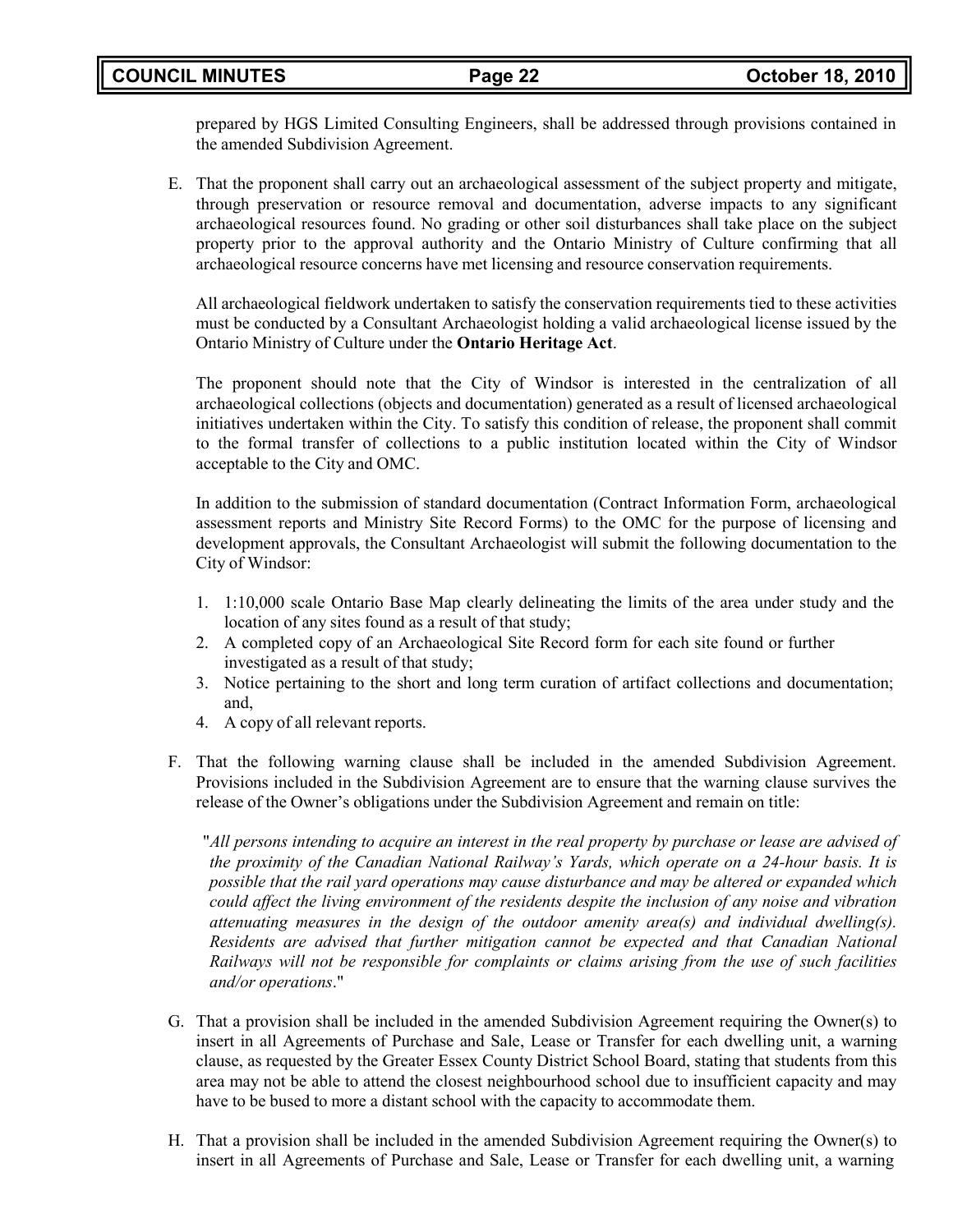clause, stating that the road access between McKay Avenue and Dominion Boulevard, across Block 33, on 12M-520 and through those lands as identified on Map No. SDN-001/10-2 as 'Additional lands owned by the Applicant', fronting onto Dominion Boulevard, is only a temporary access and will eventually be removed.

- I. That the amended Subdivision Agreement between the Owner(s) and the Corporation of the City of Windsor be registered on title and shall contain, among other matters, the following provisions:
	- 1. The Owner(s) shall agree to include all items as set out in Consultation section of this report with further amendments as required and other relevant matters set out in CR 233/98 (Standard Subdivision Agreement).
	- 2. The road allowances included in this draft plan shall be dedicated as public highways.
	- 3. The street naming and numbering shall be to the satisfaction of the Corporation of the City of Windsor following the end of the appeal period for the draft plan of subdivision.
	- 4. The Owner(s) shall enclose the Talsma Drain within the limits of this development and grant a 6 m wide easement to the Corporation of the City of Windsor between Lots 69 and 70, as shown on Map No. SDN-001/10-2, to accommodate the Drain. The Owner(s) shall also grant any other easements that may be required for utilities, drainage and servicing purposes to the appropriate authorities.
	- 5. The Owner(s) shall convey land, shown as Blocks 117 and 118 on Map No. SDN-001/10-2 and the balance in cash-in-lieu as part of the required 5% parkland dedication under the Planning Act, to the satisfaction of the Executive Director of Parks.
	- 6. The Owner(s) shall convey land, shown as Blocks 115 and 116 on Map No. SDN-001/10-2, to the Corporation of the City of Windsor on which to construct, at their expense, a linear stormwater management facility to the satisfaction of the City Engineer.
	- 7. The Owner(s) shall convey 0.3 metre (1 foot) reserves, shown as Blocks 119 to 124, inclusive, on Map No. SDN-001/10-2, as well as terminate any deadends and/or open sides of road allowances created by this plan with a 0.3 metre reserve, all to be conveyed to the Corporation of the City of Windsor.
	- 8. The Owner(s) shall submit plans showing the proposed phasing to the City of Windsor for review and approval if this subdivision is to be developed by more than one registration.
	- 9. Payment of parkland development fees in accordance with the Corporation's Manual of Landscape requirements as amended.
	- 10. Payment for the installation of street trees as per CR332/79, on a per lot basis as required by the Corporation of the City of Windsor schedule of fees.
	- 11. Payment for municipal street signage and pavement marking and if required, a contribution to offsite intersection improvements and signal installation at the intersection of Ojibway Street and Dominion Boulevard, satisfactory to the City Engineer.
	- 12. Payment of development charges as per By-law 70-2010 as amended.
	- 13. Payment of all expenses for rearrangement or relocation of Bell Canada and Canada Post services as required.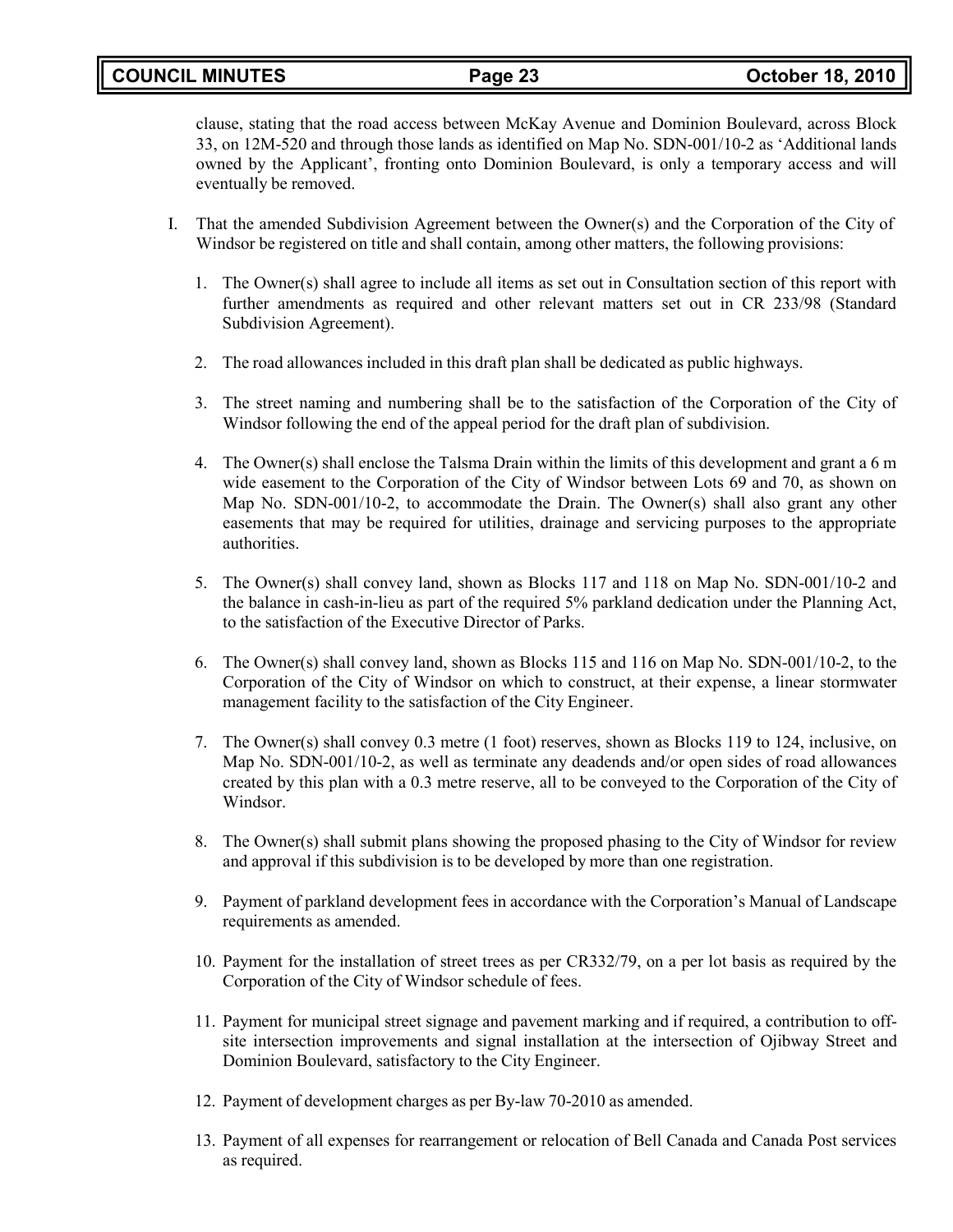- 14. The Owner(s) agrees to construct a 3m wide walkway from McKay Avenue to Dominion Boulevard through Block 33, on 12M-520, adjacent to the southern property line, and through those lands as identified on Map No. SDN-001/10-2 as 'Additional lands owned by the Applicant' fronting onto Dominion Boulevard, for pedestrian access to public transit. The Owner(s) further agrees to install a 1.2m (4 foot) high chain link fence along both sides of the walkway.
- 15. The Owner(s) agree to construct a temporary emergency access from McKay Avenue to Dominion Boulevard through Block 33, on 12M-520, and those lands identified on Map No. SDN-001/10-2 as 'Additional lands owned by the Applicant', fronting onto Dominion Boulevard, to the satisfaction of the City Engineer. The temporary access shall remain in place and be maintained by the Owner(s) until such time as Quebec Street has been extended to Dominion Boulevard, at which time the Owner will be responsible for the removal of the temporary access, to the satisfaction of the City Engineer.
- 16. The holding 'H' symbol for Block 33, on 12M-520, as identified on Map No. SDN-001/10-2 (temporary access), shall not be removed until such time as Quebec Street has been extended to Dominion Boulevard.
- 17. No building permits shall be issued unless a second means of emergency access is built to the satisfaction of the City Engineer.
- 18. Street lights shall be installed to the satisfaction of the Corporation's City Engineer and Enwin Utilities.
- 19. The Owner(s) shall install a 1.83 metre (6 foot) high chain link fence along the westerly lot line of Lots 1 to 13, inclusive, and Lots 90, 91 and 94, as marked on Map No. SDN-001/10-2, to the satisfaction of the Chief Building Official, Executive Director of Parks, Windsor Police Services and the Essex Region Conservation Authority. A covenant shall be registered on title of the said lots stating that the owners/tenants/occupants shall not install against or cover with vegetation, said chain link fence thereby obstructing any view for security reasons.
- 20. The Owner(s) shall implement those noise control measures recommended in the noise impact study as required in Condition D of this approval. The Provision of noise warning clauses and other noise attenuation measures, satisfactory to Canadian National Railway, the Chief Building Official, and the submission of a performance bond or letter of credit equal to the cost of any noise barrier wall that may be required, will be required prior to the issuance of a Building Permit. The Owner(s) shall retain an Ontario Land Surveyor to verify the finished elevation of the top of, and location of any noise barrier that may be required.
- 21. That an engineering study be prepared to determine the effect of increased storm runoff due to development of the site and to identify storm water management measures, as necessary to control any increases in flows in downstream watercourses, up to and including the 1:100 year design storm, shall be approved by the Essex Region Conservation Authority and the General Manager of Infrastructure. The owner shall agree to undertake the approved stormwater management measures.
- 22. The Owner(s) shall pay to the Corporation, prior to the issuance of a Construction Permit, its share of any previously oversized services that were constructed to ensure that the subject lands could be serviced.
- 23. In the event the Owner is required to oversize any services in order to service other vacant lands, it is agreed that any oversizing costs to be paid by the Corporation to the Owner shall be based on a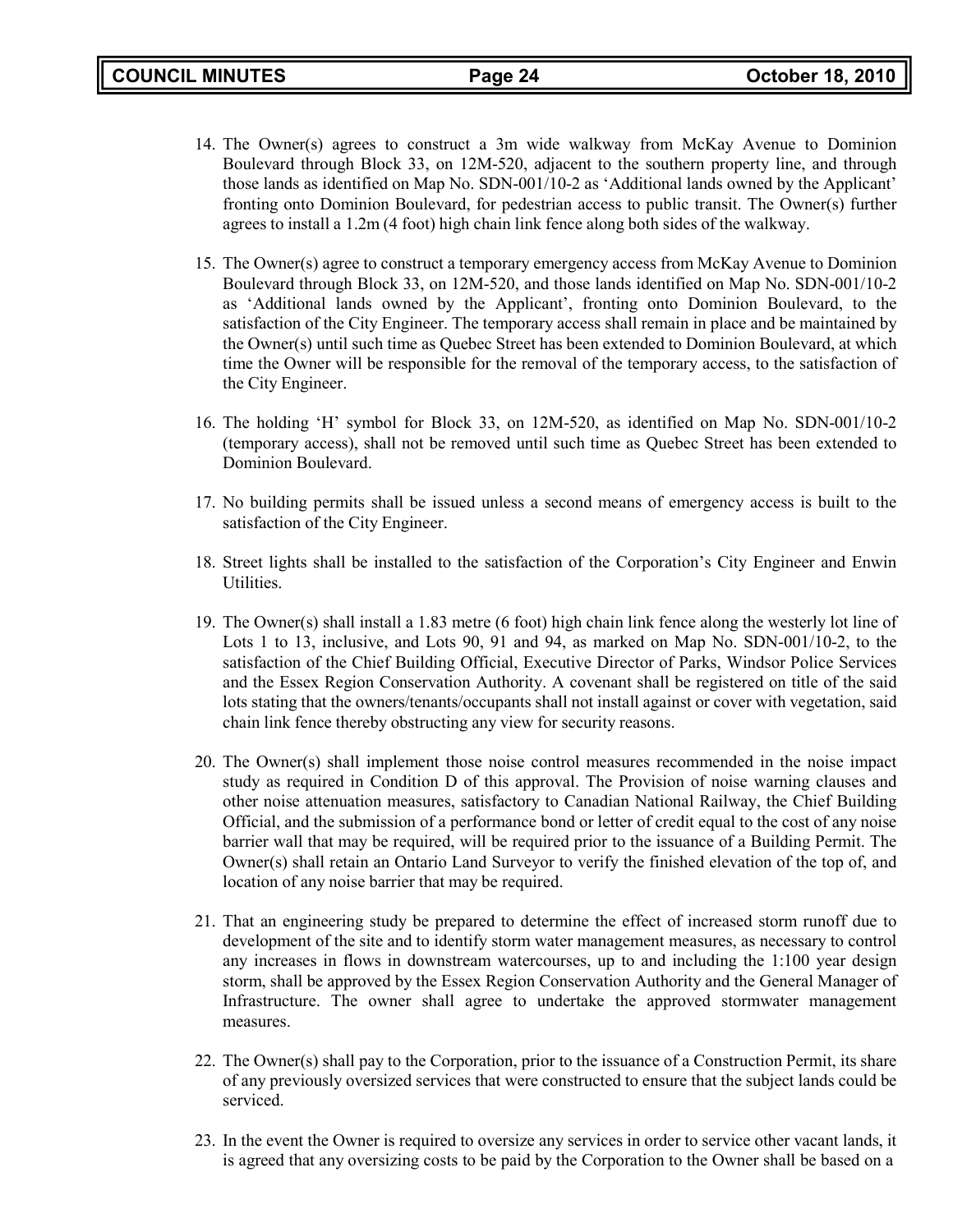cost-sharing scheme and tender process satisfactory to the City Engineer. Any cost-sharing scheme agreed to will be subject to the approval by the Corporation's City Council. Payment of any oversizing will be based on its inclusion in a Infrastructure Services Budget subject to Council's approval in a future year.

- 24. Prior to the issuance of a Building Permit, the Owner(s) shall submit to the Corporation's City Engineer for his approval, a storm water study for the subject lands which addresses aspect of storm water quality both in the construction condition and beyond. The Owner(s) shall carry out the requirements of the storm water study/detention scheme to the satisfaction of the said City Engineer in conformance with Ministry of the Environment guidelines and policies.
- 25. Owner(s) shall conduct regular inspections every two weeks and after each sizeable storm event of all sediment and erosion control and other storm water quality measures recommended in the storm water study/detention scheme. The Owner(s) shall maintain an inspection log, which shall be made available for review by the Corporation and the Ministry of Environment upon request. The log shall state the name of the inspector, date of the inspection and the rectification or replacement measures, which will be taken to maintain the sediment and erosion control and other storm water quality measures, inspections shall continue until the assumption of services by the Corporation or until site construction warrants cessation of the visits.
- 26. The Owner(s) shall erect any signage required to notify of the presence of a storm water management facility.
- 27. The Owner(s) shall comply with all the following requirements relating to sidewalks:
	- i. giving notice to all new homeowners in agreements of purchase and sale and recorded on title, that a public sidewalk will be constructed;
	- ii. erection of subdivision signs/maps showing the road pattern and the location of community facilities, including sidewalks and walkways;
	- iii. identification of specific sidewalk construction costs in the comprehensive infrastructure bond;
	- iv. adherence to a specific sidewalk construction timetable and schedule showing the specific location of the sidewalk(s) with the provision that sidewalks will be constructed no later than when 80% of the construction permits are issued for the development OR a maximum of three years of the installation of roads/curbs; whichever comes first.
	- v. provision for the retention of bond monies to ensure the repair of sidewalks damaged during construction or, in lieu of ii, iii and iv, *at the option of the municipality.*
	- vi. submission by the builder/developer of sufficient monies for the construction of the sidewalk(s) by the municipality; and
- 28. The Owner(s) shall construct at their own expense, in accordance with City of Windsor Standard Specifications and to the satisfaction of the City Engineer and Fire and Emergency Services, the following traffic calming elements and special sidewalk treatments:
	- 1. A Traffic Circle at the intersection of:
		- Mark Avenue and Street 'B':
		- Mark Avenue and Manitoba Avenue: and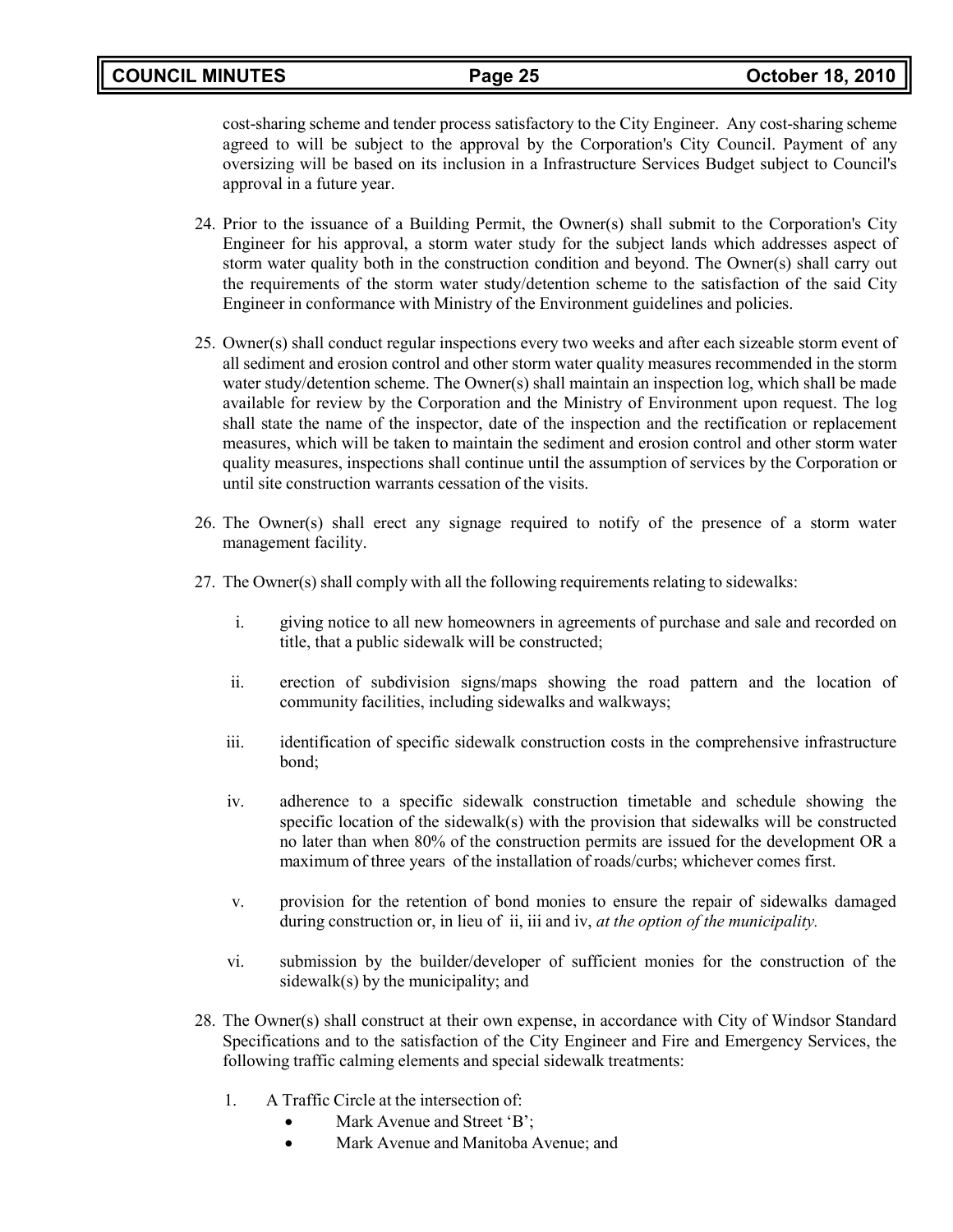- Manitoba Avenue and Curry Avenue.
- 2. Special sidewalk treatments where pedestrians are to cross the road will be determined when the sidewalk locations are chosen. The location of a pedestrian refuge median island or lane narrowing at Manitoba Avenue and Street 'B' will also be determined based on the location of the sidewalks and the location of the Canada Post community mail box.
- 29. The Owner(s) shall construct at their own expense and according to City of Windsor Standard Specifications, a concrete sidewalk at the following locations on streets within the within this plan of subdivision to the satisfaction of the City Engineer:
	- i. on the west side of Mark Avenue, Curry Avenue, McKay Avenue, Streets 'B', 'D' and  $E$ :
	- ii. on the south side of Manitoba Avenue and the northern part of McKay Avenue; and
	- iii. on the north side of the southern part of McKay Avenue, Street 'B' and Street 'E'.
- 30. The Owner(s) shall design Street 'E' to the satisfaction of the City Engineer and to convey to the Corporation of the City of Windsor any additional rights-of-way that may be required due to Street 'E' road (curve) design*.*
- 31. The Owner agrees to place the following in all Agreements of Purchase and Sale, Lease or Transfer (Deed) between the Developer and all prospective home buyers:
	- i) "Students from this area may not be able to attend the closest neighbourhood school due to *insufficient capacity and may have to be bused to more a distant school with the capacity to accommodate them.*"
	- ii) "*All persons intending to acquire an interest in the real property by purchase or lease are advised of the proximity of the Canadian National Railway's Yards, which operate on a 24-hour basis. It is possible that the rail yard operations may cause disturbance and may be altered or expanded which could affect the living environment of the residents despite the inclusion of any noise and vibration attenuating measures in the design of the outdoor amenity area(s) and individual dwelling(s). Residents are advised that further mitigation cannot be expected and that Canadian National Railways will not be responsible for complaints or claims arising from the use of such facilities and/or operations.*"
	- iii) "*All persons intending to acquire an interest in the real property by Purchase, Lease or Transfer (Deeds) within this plan of subdivision are advised that a concrete sidewalk will be constructed on one side of all streets within the Corporation's lands adjacent to their property, and that no structures or excavations are to take place beyond their property line without a written permit or permission of the Corporation.*"
	- iv) "*All persons intending to acquire an interest in the real property by Purchase, Lease or Transfer (Deeds) within this plan of subdivision are advised that a temporary access road will be constructed between Street "C" and Dominion Boulevard through those lands as indicated on Schedule 'B' for emergency access purposes and that it will be removed when an appropriate permanent access to Dominion Boulevard is established to the north.*"

### NOTES TO DRAFT APPROVAL (File: SDN-001/10)

1. The applicant is directed to Section 51(39) of The Planning Act 1990 regarding appeal of any imposed conditions to the Ontario Municipal Board. Appeals are to be directed to the City Clerk and Licence Commissioner of the City of Windsor.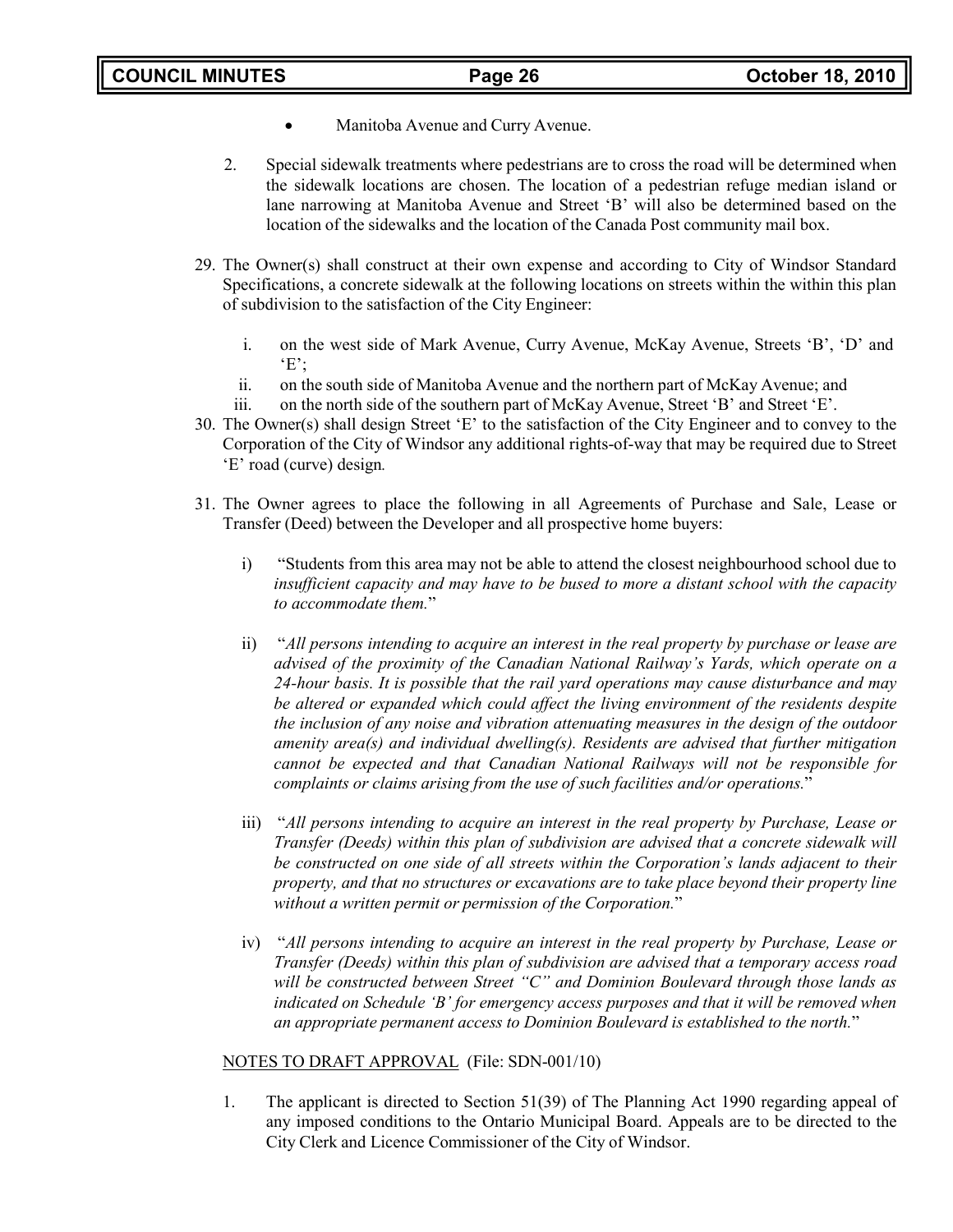- 2. It is the applicant's responsibility to fulfil the conditions of draft approval and to ensure that the required clearance letters are forwarded by the appropriate agencies to the City of Windsor, to the attention of the Executive Director/City Planner, quoting the above-noted file number.
- 3. Required agreements with the Municipality will be prepared by the City Solicitor.
- 4. The applicant should consult with an Ontario Land Surveyor for this proposed plan concerning registration requirements relative to the Certification of Titles Act.
- 5. The final plan approved by the Corporation of the City of Windsor must be registered within thirty (30) days or the Corporation may withdraw its approval under Section 51(59) of The Planning Act 1990.
- 6. All plans of subdivision/condominium are to be prepared and presented in metric units and certified by the Ontario Land Surveyor that the final plan is in conformity to the approved zoning requirements.
- 7. Where agency conditions are required to be included in the City's Subdivision Agreement, the applicant is required to forward a copy of the agreement to the agencies in order to facilitate their clearance of conditions for final approval of this plan. The addresses and telephone numbers of these agencies are:
	- a) Essex Region Conservation Authority, 360 Fairview Avenue, Essex Ontario N8M 1Y6. (519) 776-5209.
- II. That the City Clerk and Licence Commissioner BE AUTHORIZED to issue the required notice respecting approval of the draft plan of subdivision under Section 51(37) of The Planning Act.
- III. That the subdivision agreement shall BE REGISTERED against lands to which it applies prior to the final registration of the Plan of Subdivision.
- IV. That prior to the final approval by the Corporation of the City of Windsor, the Executive Director/City Planner shall BE ADVISED, in writing, by the appropriate agencies that conditions have been satisfied.
- V. That Council reimburse fees, in the amount of \$11,315.00 (\$15.685.00 fees collected minus administrative costs of \$4370.00), to the applicant, since it is essentially the same plan of subdivision approved by Council in 2004 and all applicable fees were collected at that time.

### Carried.

### Report Number **14933 ZP/7011 PAC 1**

**Internal Distribution** City Planner Manager of Development Chief Building Official City Engineer City Solicitor Zoning Clerk - Council Services Manager of Policy, Gaming & Licensing/Deputy Licence Commissioner City Clerk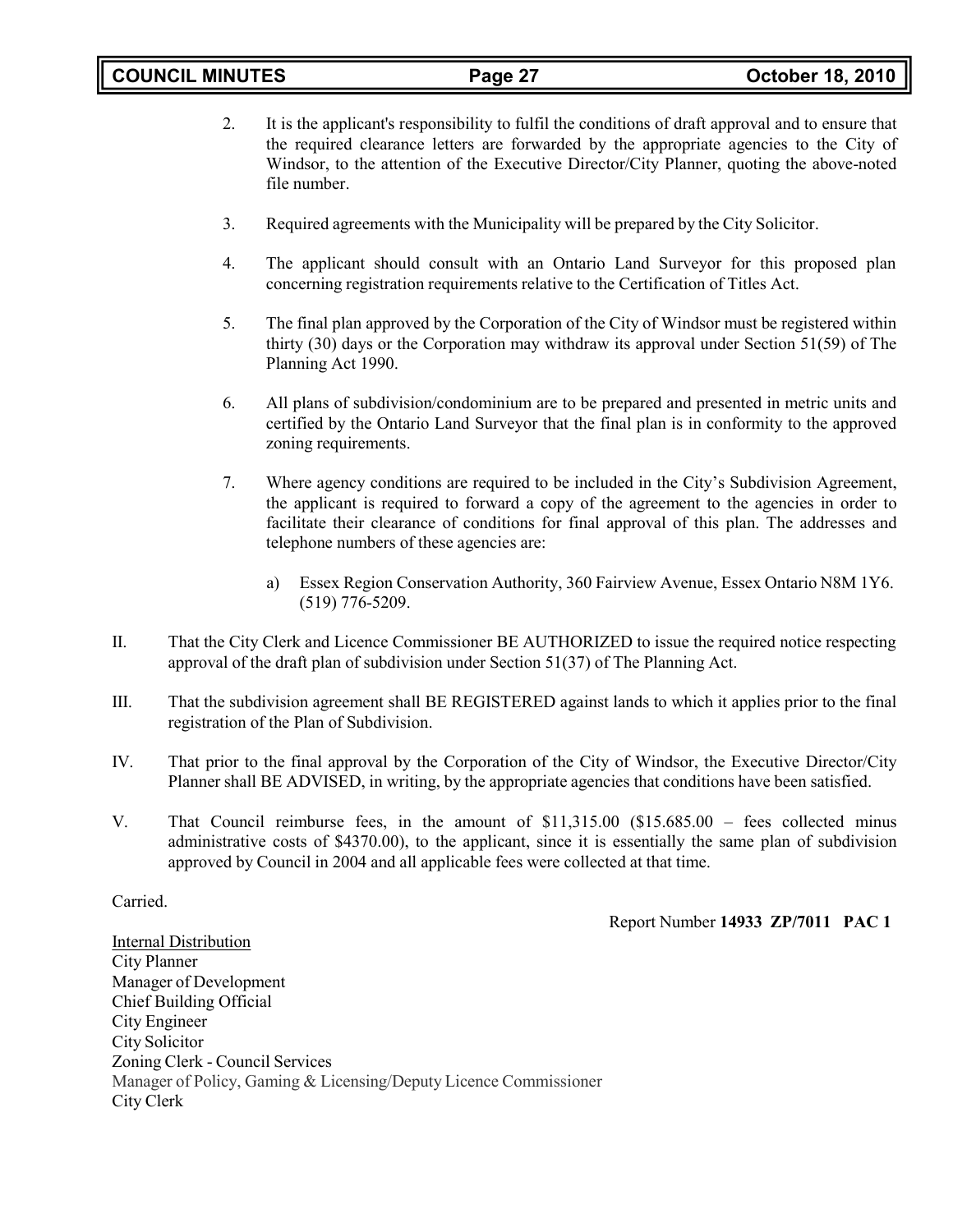Dilkens Hatfield

## CR395/2010

- **I** That the application of Dieppe Towers Incorporated for approval of a draft plan of condominium for a property legally described as Part Lot 77, Con 1, as designated as Part 2 Reference Plan 12R-3438 (building site) and Part Lot 2, Block B on Plan 76, as designated as Part 3 Reference Plan 12R-3438 (parking lot), City of Windsor, at 120 Caron Avenue to permit the conversion of a 16-storey apartment building containing 151 residential dwelling units from rental to condominium status, as shown on the attached Map No. CDM-002/10-2, **BE APPROVED** subject to the following:
	- A. The owner shall enter into a condominium agreement to provide for the following together with all items contained in the Consultation section of this report;
	- B. That the draft plan approval shall lapse on October 18, 2013 (3 years from the date of approval);
	- C. Existing tenants shall be given a right of first-refusal to purchase the dwelling unit they presently occupy;
	- D. In the event that existing tenants do not exercise their option to purchase their dwelling unit, they shall be offered a life time non-transferable lease which shall be registered on title and binding on all subsequent owners. Such lease shall be satisfactory in form and content to the City Solicitor;
	- E. The owner shall agree to remedy all site and building defects as documented in the:
		- 1. Building Condition Assessment report prepared by Hanna Ghobrial and Associates Limited with all corrections and improvements to be cleared as completed by an engineer retained by the owner;
		- 2. Building Department's Order to Repair dated August 20, 2010, as attached as Appendix 'A';
		- 3. Works Department Engineering and Corporate Projects comments listed in 'Section 6 Consultation' of this report;
		- 4. Fire Code deficiencies identified in 'Section 6 Consultation' of this report.
		- 5. Works Department Transportation Planning comments listed in 'Section 6 Consultation' of this report;

All corrections and improvements shall be to the satisfaction of the Fire Chief, Chief Building Official and the City Engineer;

- F. The owner shall agree to remedy all safety and security deficiencies as identified in the report of the Windsor Police Service dated July 27, 2010 and attached as Appendix 'B'. All corrections and improvements shall be to the satisfaction of the Chief of Police;
- G. The owner agrees to address the requirements and deficiencies identified in the report from the Planning Department's Landscape Architect, dated August 26, 2010, as attached as Appendix 'C', and to submit a photometric plan. The photometric plan will be reviewed in consultation with Windsor Police Services and will be to the satisfaction of the Landscape Architect.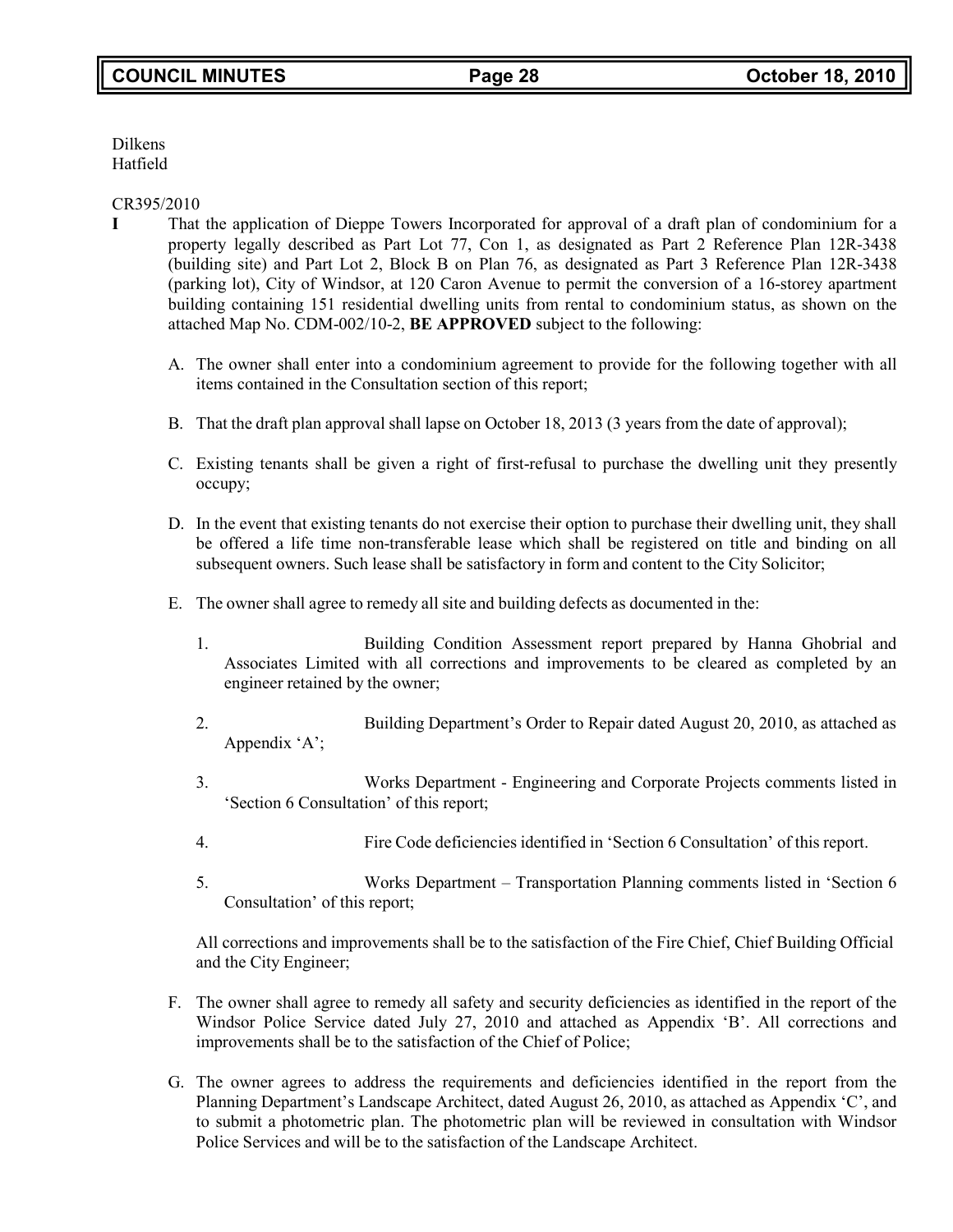- H. All landscaping improvements will be to the satisfaction of the City Planner, Planning Department's Landscape Architect and to the satisfaction of the Manager of Development Applications.
- I. The owner shall agree to provide adequate screened storage space for appropriate and approved garbage, recycling and yard waste containers, in compliance with municipal by-laws to the satisfaction of the Manager of Environmental Services and Chief Building Official.
- J. The owner shall agree to ensure accessibility to the building, at grade, where feasible and provide a minimum of 3 handicap parking spaces and a bicycle rack facility accommodating a minimum of 9 bicycles. All improvements are to be to the satisfaction of the City Engineer and Chief Building Official;
- II Final approval of the plan of condominium shall not be considered until all of the required works under '1. Recommendations I' have been completed to the satisfaction of the respective departments and a condominium agreement has been registered against the subject lands.

Carried.

Report Number **14932 ZP/10786 PAC 2**

Internal Distribution City Planner Manager of Development Chief Building Official City Engineer Fire Chief Windsor Police Services Manager of Environmental Services City Solicitor Zoning Clerk - Council Services Manager of Policy, Gaming & Licensing/Deputy Licence Commissioner City Clerk

Marra Dilkens

### CR396/2010

That the report of the Planning Advisory Committee of its meeting held September 16, 2010 respecting "Official Plan Review Report #26 – General Housekeeping / Official Plan Review – 5 Year Review" **BE DEFERRED** a minimum of four (4) weeks to allow for a cross departmental administrative review of the changes including having financial implications determined.

Carried.

Report Number **14934 ZO/8949 PAC3**

Internal Distribution City Planner Manager of Development Chief Building Official City Engineer City Solicitor Zoning Clerk - Council Services Manager of Policy, Gaming & Licensing/Deputy Licence Commissioner City Clerk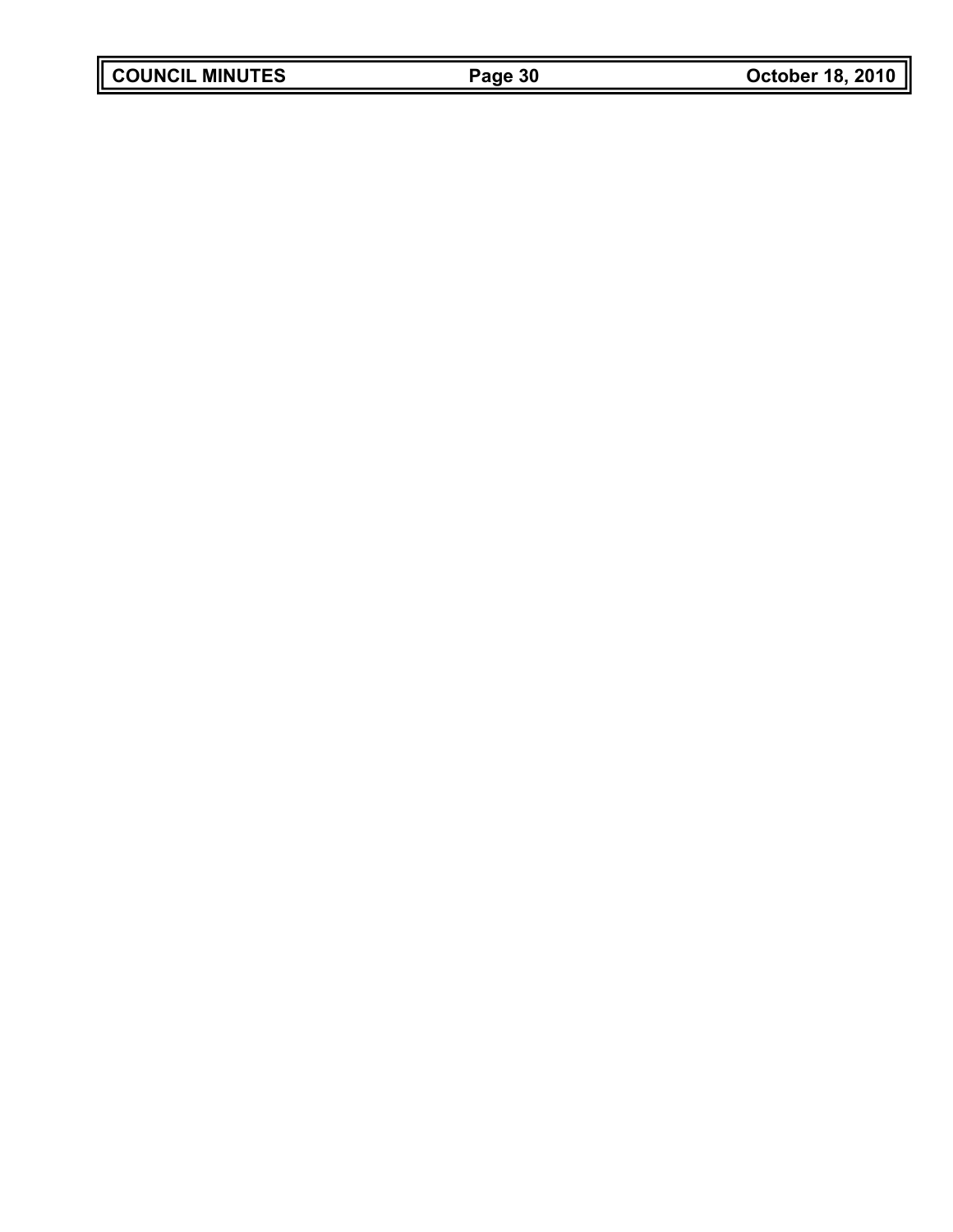**COUNCIL MINUTES Page 31 October 18, 2010**

**ADOPTED** by Council at its meeting held October 18, 2010 **[M296-2010]** VC/bm

# **SPECIAL MEETING OF COUNCIL – IN CAMERA October 18, 2010**

## **Meeting called to order at: 4:30 p.m.**

## **Members in Attendance:**

Mayor E. Francis Councillor R. Jones Councillor A. Halberstadt Councillor F. Valentinis Councillor P. Hatfield Councillor J. Gignac

## **Members Absent:**

Councillor D. Brister Councillor D. Dilkens Councillor C. Postma Councillor K. Lewenza Councillor B. Marra

## **Also in attendance:**

H. Reidel, Chief Administrative Officer

R. Warsh, Community Development and Health Commissioner

M. Sonego, City Engineer

G. Wilkki, City Solicitor

V. Critchley, City Clerk

O. Colucci, Chief Financial Officer

# **Verbal Motion is presented by Councillor Jones, seconded by Councillor Valentinis,**

**to move in Camera for discussion of the following item(s), deferring Items 1 and 4:**

| Item No. | Subject                                                                                                                        | Section – Pursuant to<br>Municipal Act, 2001, as<br>amended |
|----------|--------------------------------------------------------------------------------------------------------------------------------|-------------------------------------------------------------|
|          | Personal matter – about an identifiable $ 239(2)(b)(e)$ and (f)<br>individual and solicitor-client advice -<br><b>DEFERRED</b> |                                                             |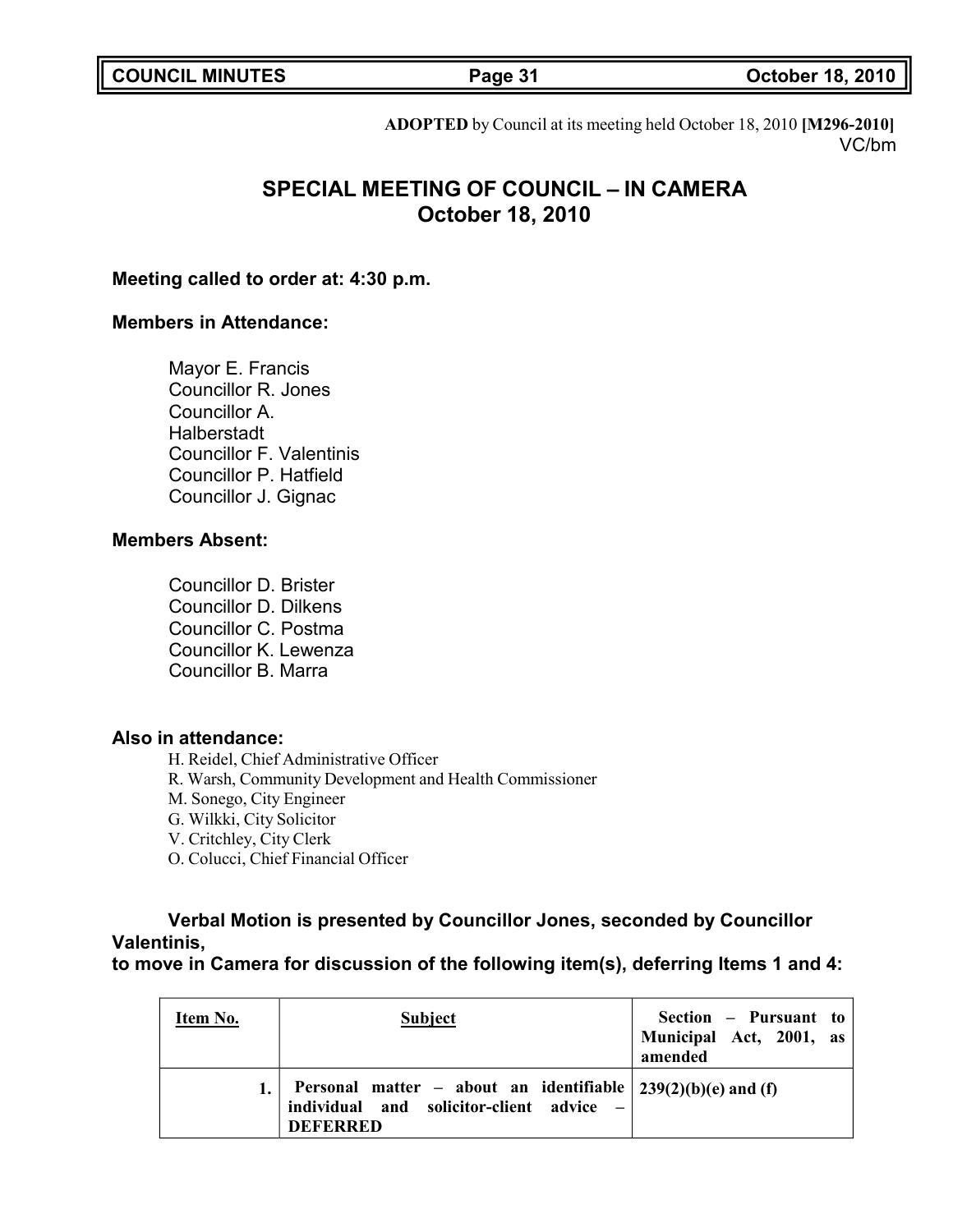| 2. Property matter – acquisition of easements                                                                                                | $239(2)(c)$ and (f) |
|----------------------------------------------------------------------------------------------------------------------------------------------|---------------------|
| 3. Litigation - settlement                                                                                                                   | $239(2)(e)$ and (f) |
| 4. Personal matter – about an identifiable $239(2)(b)(e)$ and (f)<br>individual and solicitor-client advice<br>$\sim 100$<br><b>DEFERRED</b> |                     |

# **Motion Carried.**

# **Declarations of Pecuniary Interest:**

None declared

**Discussion on the items of business. (Items 2 and 3)**

**Verbal Motion is presented by Councillor Valentinis, seconded by Councillor Jones,**

**to move back into public session.**

**Motion Carried.**

**Moved by Councillor Gignac, seconded by Councillor Hatfield, THAT the Clerk BE DIRECTED to transmit the recommendation(s) contained in the report(s) discussed at the In-Camera Council Meeting held October 18, 2010 directly to Council for consideration at the next Regular Meeting.**

1. That the in-camera report from the City Solicitor respecting a personal matter about an identifiable individual and solicitor-client privilege **BE DEFERRED.**

2. That the recommendation contained in the in-camera report from the Property Supervisor, City Solicitor, City Engineer and Chief Financial Officer and City Treasurer respecting a property matter – acquisition of easements **BE APPROVED**.

3. That the recommendation contained in the in-camera report from the City Solicitor, Senior Legal Counsel, Chief Financial Officer and City Treasurer, City Engineer and Senior Manager of Infrastructure Coordination and Development respecting a litigation settlement **BE APPROVED**.

4. That the in-camera report from Senior Legal Counsel and City Solicitor respecting a personal matter about an identifiable individual and solicitor-client advice **BE DEFERRED**.

# **Motion Carried.**

**Moved by Councillor Jones, seconded by Councillor Halberstadt, That the special meeting of council held October 18, 2010 BE ADJOURNED. (Time: 4:32 p.m.)**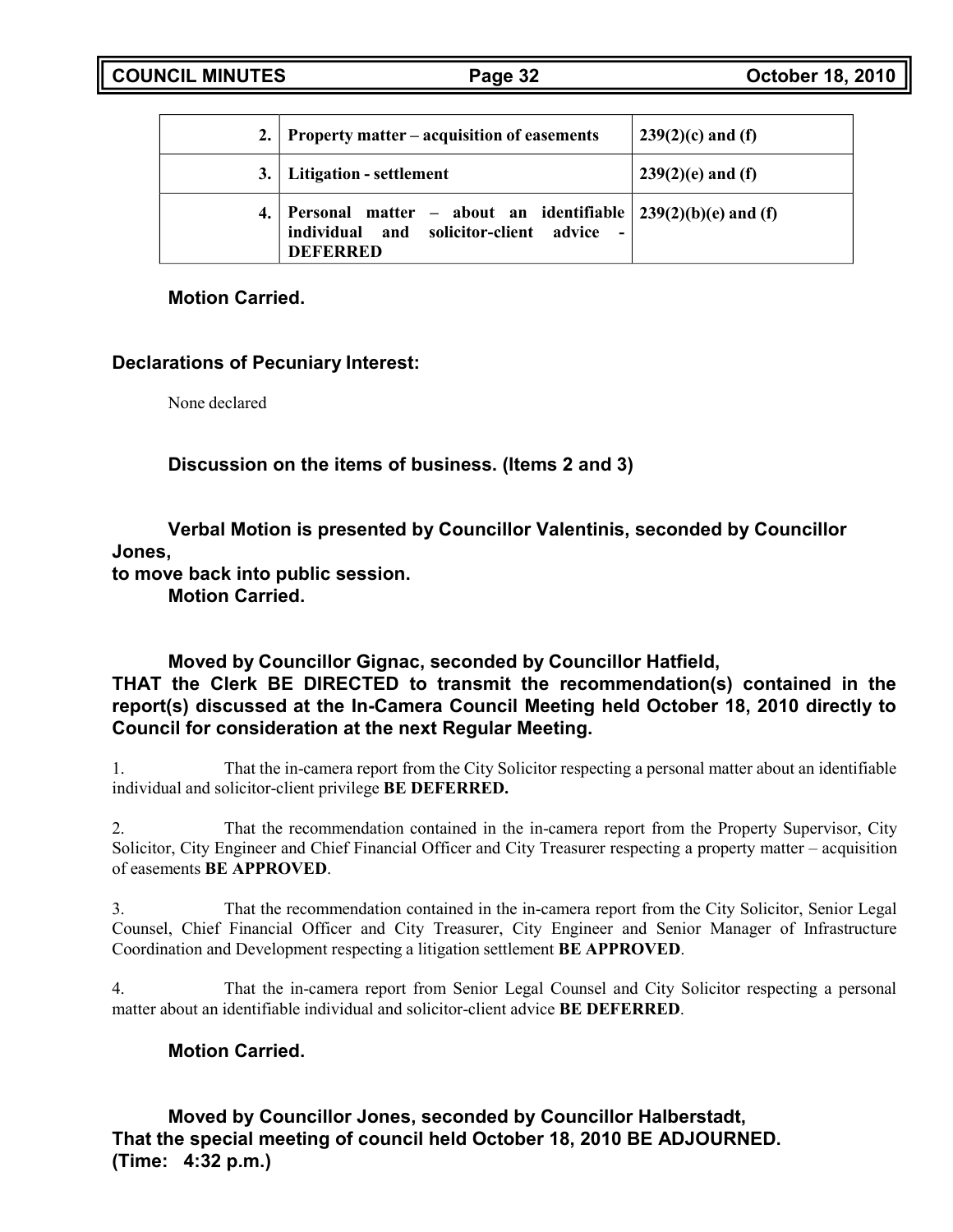**Motion Carried.**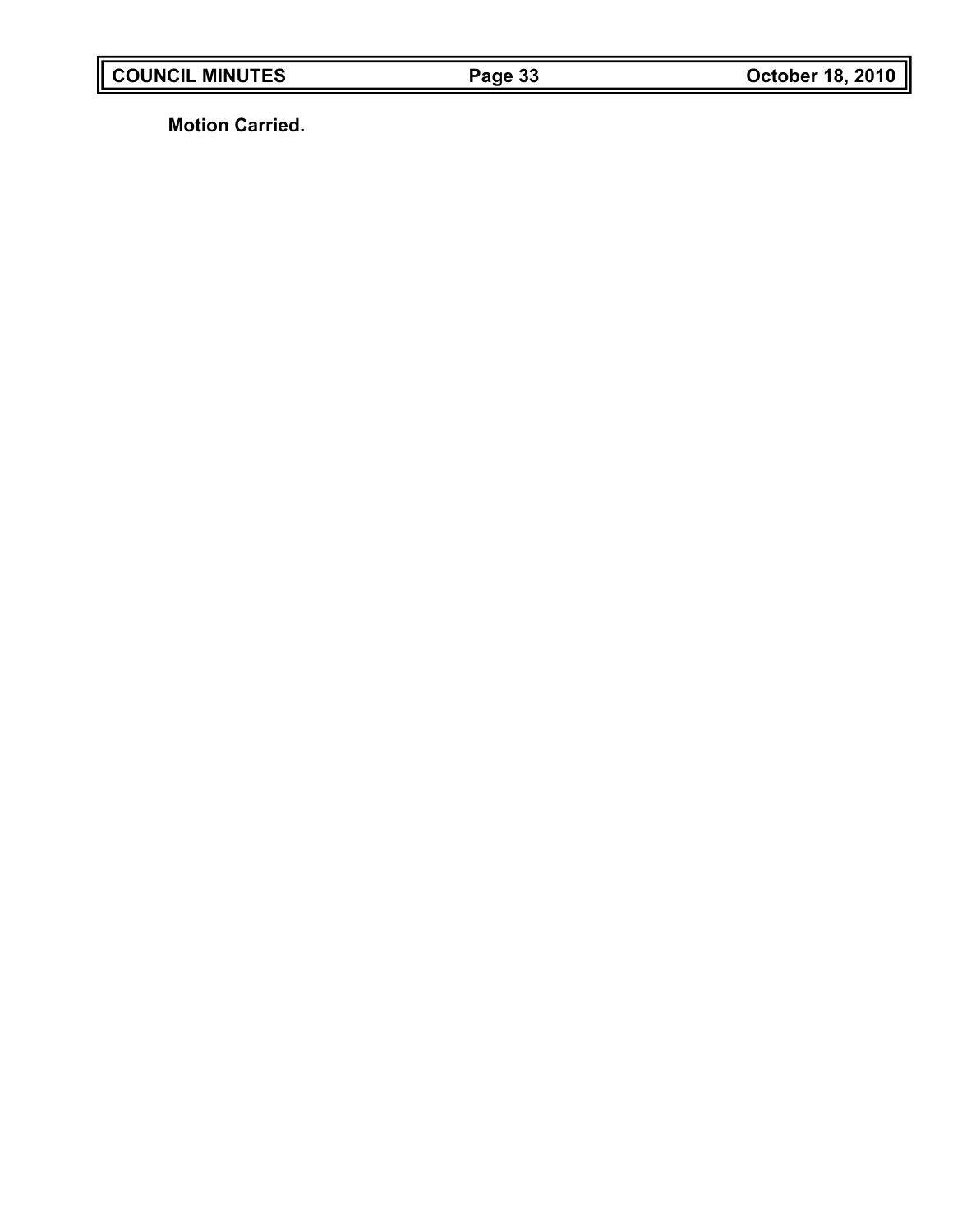### **ADOPTED** by Council at its meeting held October 18, 2010 **[M297-2010]** KK Windsor, Ontario October 18, 2010

## **REPORT NO. 289**

of the **Windsor Heritage Committee** at its meeting held September 15, 2010 5:30 o'clock p.m. Meeting Room 407, 400 City Hall Square East

**Present:** Robin Easterbrook, Chair Councillor Percy Hatfield Councillor Fulvio Valentinis Tony Amato Lynn Raeburn Baker Simon Chamely Dr. Paul DeMarco Janis Marchand Noreen Slack

Your Committee submits the following recommendation:

That in accordance with the *Ontario Heritage Act*, Notice of Intention to Designate the following property **BE GIVEN:**

**Owners:** William and Carol Lester

**Property:** 841 Kildare Road (Plan 490, Lot 11 and south part Lot 9)

### **Statement of Significance/Reasons for Designation:**

# **Description of Historic Place**

The Meirs-Fraser House is on the west side of Kildare Road where it curves into St. Mary's Gate. The house was built in 1904 in the Edwardian style, and has been in continuous use.

# **Heritage Value**

### **Historical Importance:**

This home was built in 1904 during rapid expansion of the town of Walkerville. The first owner was Albert Meirs, the Secretary-Treasurer of the Walkerville Malleable Iron Company (whose president Harrington Walker built across the street). Albert Meirs also served on the Walkerville Town Council,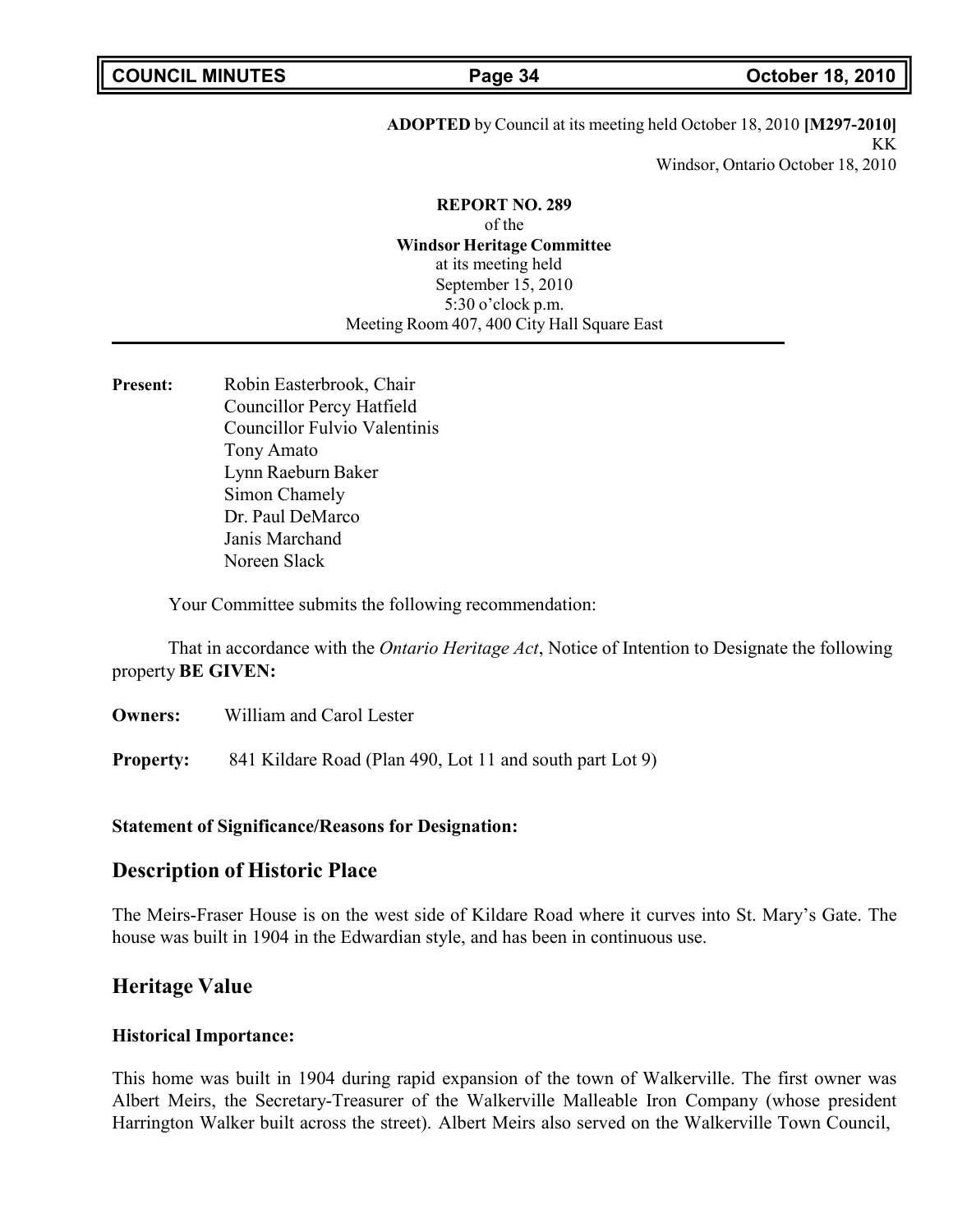| <b>COUNCIL MINUTES</b> |  |
|------------------------|--|
|------------------------|--|

and as police chief. After Meirs died in 1935, the house was sold to criminal lawyer Gordon Fraser, whose family lived there into the 1960s. The present owners acquired it in 1989.

# **Architectural Importance:**

This house is two-storey, with smooth red brick, stone foundation, and an asymmetrical façade. This house has an unbroken, overhanging pediment on the main front gable, which has a shingled wall; there are two small side gables, one of which has a broken pediment. Windows on the main floors are all rectangular, with stone sills and lintels of rough brick in a slightly flared pattern; all have original or replicated wood sashes and wood storm windows; some have multiple panes; bevelled glass is in two upper panes in front. A tall, square brick chimney is just front of the left side gable. The half-width front porch is L-shaped with smooth Doric columns; the door is panelled with a large single pane; the skirt is of shingles matching the attic gable.

The owners have identified the style as "Edwardian", noting the style elements used for fine buildings during and shortly after the reign of King Edward VII (1901-1910). In some ways the style is an understatement of Victorian styles, on this house with moderate-to-wide eaves, some articulation of the main walls, gables, detailed window surrounds, broken pediment, classical columns, and spindle work. (Other Edwardian features not used on this house are exuberant door surrounds and eave brackets.) The identity of the architect is unknown.

# **Contextual Importance:**

This location in the former town of Walkerville is surrounded by homes recognized for historic and architectural heritage. The subject house is located where the street curves into St. Mary's Gate; thus its setback is in-between those of its neighbours. To the south is a heritage designated house "The Cobbles", at 849 Kildare Road; to the north is the F. Allum house (heritage listed) at 833. To the east is a large lot with the Harrington Walker House at 1948 St. Mary's Gate (heritage listed).

# **Character Defining Elements**

# **Feature that contributes to the historical value of the Meirs-Fraser House include:**

o Its association with Albert Meirs, a civic and corporate leader in the Town of Walkerville, and with prominent attorney Gordon Fraser.

# **Exterior features that contribute to the architectural value of Meirs-Fraser House include:**

- o Two and one-half storeys.
- o Smooth orange-red brick, and stone foundation.
- o Overhanging front gable with shingles and unbroken pediment.
- o Windows with lintels of rough-surface bricks in flared soldier-course, and stone sills wider than the frames.
- o Wood windows on the front and sides of the main floors, with original or replica wood sashes and storm windows.